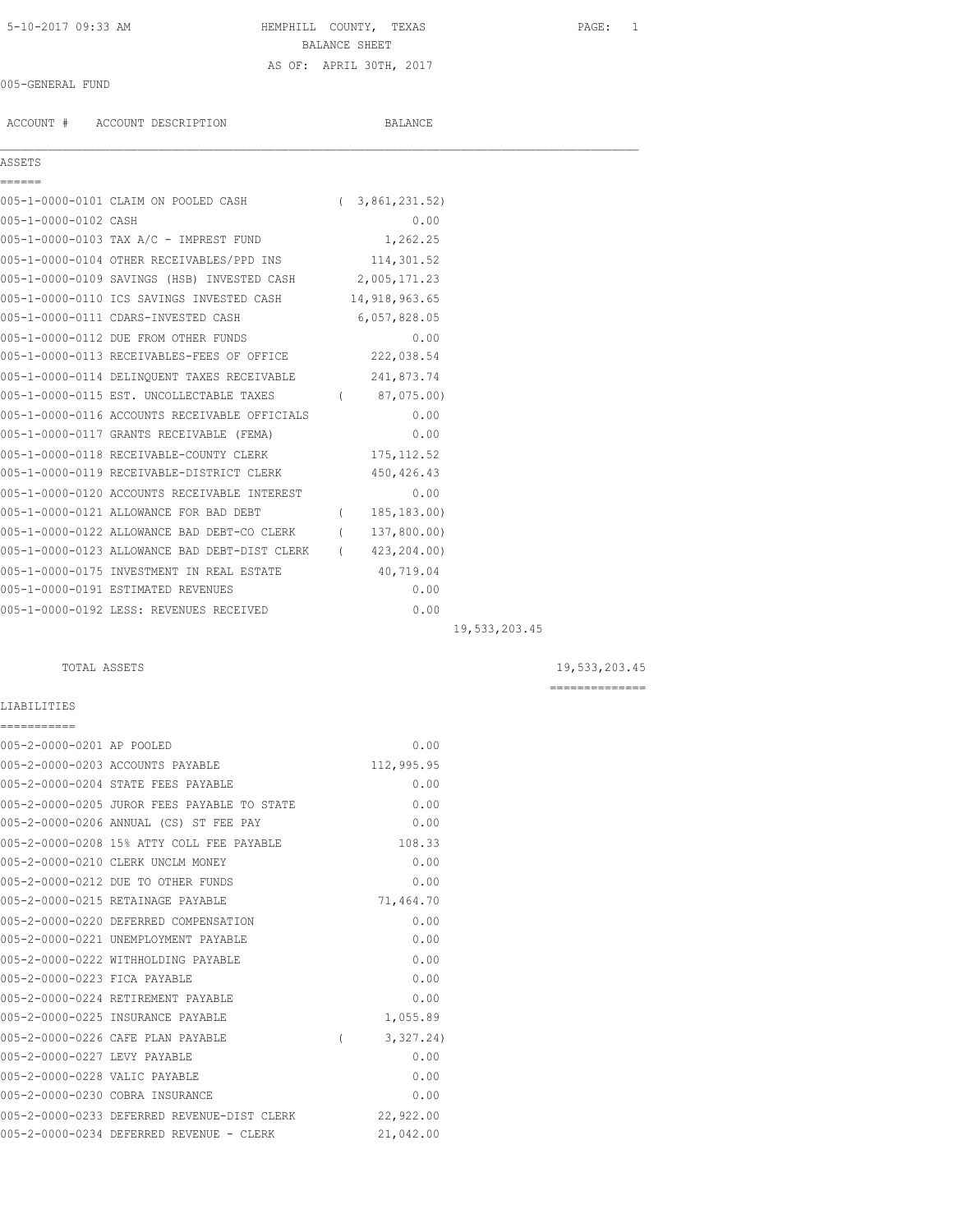## 5-10-2017 09:33 AM HEMPHILL COUNTY, TEXAS PAGE: 2

BALANCE SHEET

## 005-GENERAL FUND

AS OF: APRIL 30TH, 2017

|                                | ACCOUNT # ACCOUNT DESCRIPTION                  |            | BALANCE    |  |
|--------------------------------|------------------------------------------------|------------|------------|--|
|                                | 005-2-0000-0236 DEFERRED REVENUE - JP          |            | 23,377.00  |  |
|                                | 005-2-0000-0238 DEFERRED TAX REVENUE           |            | 139,806.00 |  |
|                                | 005-2-0000-0261 SALES TAX REPORT               | $\sqrt{2}$ | 1.35)      |  |
| 005-2-0000-0281 APPROPRIATIONS |                                                |            | 0.00       |  |
|                                | 005-2-0000-0282 LESS: EXPENDITURES             |            | 0.00       |  |
|                                | 005-2-0000-0283 LESS: ENCUMBRANCES             |            | 0.00       |  |
|                                | 005-2-0000-0290 PRIOR YR A/PAYABLE             |            | 0.00       |  |
|                                | 005-2-0000-0301 1-CCC COURT COSTS COLLECTED    |            | 0.00       |  |
|                                | 005-2-0000-0306 6-BAIL BOND FEE                |            | 148.40     |  |
|                                | 005-2-0000-0307 7-DNA CONVICTIONS              |            | 0.00       |  |
|                                | 005-2-0000-0308 8-DNA CS COMM. SUPERVISION     |            | 0.00       |  |
|                                | 005-2-0000-0309 9-DNA JV TESTING FEE JV        |            | 0.00       |  |
|                                | 005-2-0000-0310 10-EMS TRAMA FUND              |            | 0.00       |  |
|                                | 005-2-0000-0311 11-JPD-JUV PRO DIVERSION FEE   |            | 0.00       |  |
|                                | 005-2-0000-0312 12-JRF-JURY REIMBURSEMENT FEE  |            | 0.00       |  |
|                                | 005-2-0000-0313 13-IDF INDIGENT DEFENSE FEE    |            | 0.00       |  |
|                                | 005-2-0000-0314 14-MVF MOVING VIOLATION FEE    |            | 0.00       |  |
|                                | 005-2-0000-0315 15-STF STATE TRAFFIC FINE      |            | 0.00       |  |
|                                | 005-2-0000-0316 16-POF PEACE OFFICER FEES      |            | 0.00       |  |
|                                | 005-2-0000-0317 17-FTA FAILURE TO APPEAR       |            | 0.00       |  |
|                                | 005-2-0000-0318 18-JUD FUND CONSTITUTIONAL     |            | 0.00       |  |
|                                | 005-2-0000-0320 MCW-MOTOR CARRIER WT           |            | 0.00       |  |
|                                | 005-2-0000-0321 TP-TIME PAYMENT FEE            |            | 0.00       |  |
|                                | 005-2-0000-0322 DRF-DRIVING RECORDS FEE        |            | 0.00       |  |
|                                | 005-2-0000-0323 JS-JUDICIAL SUPPORT FEE        |            | 0.00       |  |
|                                | 005-2-0000-0324 TPDF-TRUANCY PREV DIV FUND     |            | 0.00       |  |
|                                | 005-2-0000-0325 SPECIALTY COURT                |            | 0.00       |  |
|                                | 005-2-0000-0326 7TH COURT OF APPEALS           |            | 0.00       |  |
| 005-2-0000-0327 OMNIBASE       |                                                |            | 114.00     |  |
|                                | 005-2-0000-0328 PARKS&WILDLIFE                 |            | 0.00       |  |
|                                | 005-2-0000-0329 CHILD SAFETY SEAT              |            | 161.85     |  |
| 005-2-0000-0330 CISD           |                                                |            | 0.00       |  |
| 005-2-0000-0331 TRAILEE/CASA   |                                                |            | 0.00       |  |
|                                | 005-2-0000-0400 BIRTH-REMOTE ACCESS            |            | 0.00       |  |
|                                | 005-2-0000-0410 1-BIRTH CERTIFICATE FEE        |            | 0.00       |  |
|                                | 005-2-0000-0420 2-MLF MARRIAGE LICENSE FEE     |            | 0.00       |  |
|                                | 005-2-0000-0430 3-DIM DEC OF INFORMAL MARRIAGE |            | 0.00       |  |
|                                | 005-2-0000-0440 4-NDF NONDISCLOSURE FEES       |            | 0.00       |  |
|                                | 005-2-0000-0450 5-TCV-JUROR DONATIONS          |            | 0.00       |  |
|                                | 005-2-0000-0460 6-JUSTICE CTS-INDIGENT LEGAL   |            | 0.00       |  |
|                                | 005-2-0000-0470 7A-STATUTORY PROBATE           |            | 0.00       |  |
|                                | 005-2-0000-0471 7B-JUDICIAL FUND FILING FEE    |            | 0.00       |  |
|                                | 005-2-0000-0480 8A-STATUTORY CO COURT          |            | 0.00       |  |
|                                | 005-2-0000-0481 8B-JUDICIAL FUND               |            | 0.00       |  |
|                                | 005-2-0000-0490 9A-CONSTITUTIONAL CO COURT     |            | 0.00       |  |
|                                | 005-2-0000-0491 9B-JUDICIAL FUND FILING FEE    |            | 0.00       |  |
| 005-2-0000-0492 10A-DIVORCE    |                                                |            | 0.00       |  |
|                                | 005-2-0000-0493 10B-OTHER THAN DIVORCE         |            | 0.00       |  |
|                                | 005-2-0000-0494 10C-INDIGENT LEGAL SERVICES    |            | 0.00       |  |
|                                | 005-2-0000-0495 11-JUDICIAL SUPPORT FEE        |            |            |  |
|                                |                                                |            | 0.00       |  |
|                                | 005-2-0000-0496 SFP-ELECTRONIC FILING SYSTEM   |            | 0.00       |  |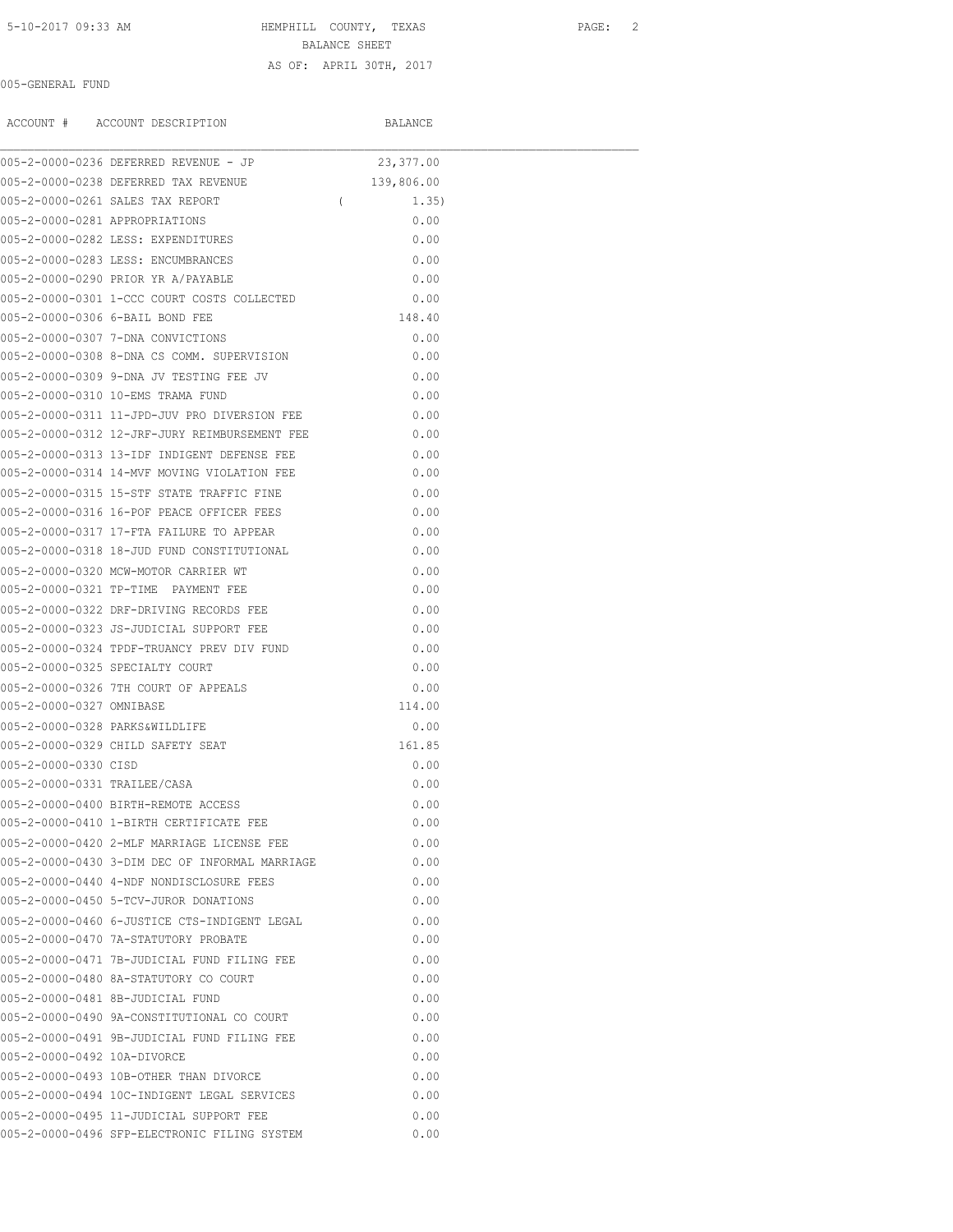| 5-10-2017 09:33 AM |  |  |
|--------------------|--|--|
|--------------------|--|--|

HEMPHILL COUNTY, TEXAS PAGE: 3

BALANCE SHEET

## AS OF: APRIL 30TH, 2017

005-GENERAL FUND

| ACCOUNT # ACCOUNT DESCRIPTION                     | BALANCE       |                 |                |
|---------------------------------------------------|---------------|-----------------|----------------|
| 005-2-0000-0497 TEXAS HOME VISITING PROGRAM       | 0.00          |                 |                |
| 005-2-1510-0221 UNEMPLOYMENT PAYABLE              | 0.00          |                 |                |
| 005-2-1520-0221 UNEMPLOYMENT PAYABLE              | 0.00          |                 |                |
| 005-2-1530-0221 UNEMPLOYMENT PAYABLE              | 0.00          |                 |                |
| 005-2-1540-0221 UNEMPLOYMENT PAYABLE              | 0.00          |                 |                |
| 005-2-2410-0221 UNEMPLOYMENT PAYABLE              | 0.00          |                 |                |
| 005-2-2500-0221 UNEMPLOYMENT PAYABLE              | 0.00          |                 |                |
| 005-2-2550-0221 UNEMPLOYMENT PAYABLE              | 0.00          |                 |                |
| 005-2-2560-0221 UNEMPLOYMENT PAYABLE              | 0.00          |                 |                |
| 005-2-3500-0221 UNEMPLOYMENT PAYABLE              | 0.00          |                 |                |
| 005-2-3600-0221 UNEMPLOYMENT PAYABLE              | 0.00          |                 |                |
| 005-2-7001-0221 UNEMPLOYMENT PAYABLE              | 0.00          |                 |                |
| TOTAL LIABILITIES                                 |               | 389,867.53      |                |
| EOUITY                                            |               |                 |                |
| ======                                            |               |                 |                |
| 005-3-0000-0301 CURRENT FUND BALANCE              | 16,484,132.07 |                 |                |
| 005-3-0000-0302 BUDGETED FUND BALANCE             | 0.00          |                 |                |
| TOTAL BEGINNING EQUITY                            | 16,484,132.07 |                 |                |
| TOTAL REVENUE                                     | 5,507,488.49  |                 |                |
| TOTAL EXPENSES                                    | 2,848,284.64  |                 |                |
| TOTAL REVENUE OVER/(UNDER) EXPENSES 2,659,203.85  |               |                 |                |
| TOTAL EQUITY & REV. OVER/(UNDER) EXP.             |               | 19, 143, 335.92 |                |
| TOTAL LIABILITIES, EQUITY & REV.OVER/(UNDER) EXP. |               |                 | 19,533,203.45  |
|                                                   |               |                 | ============== |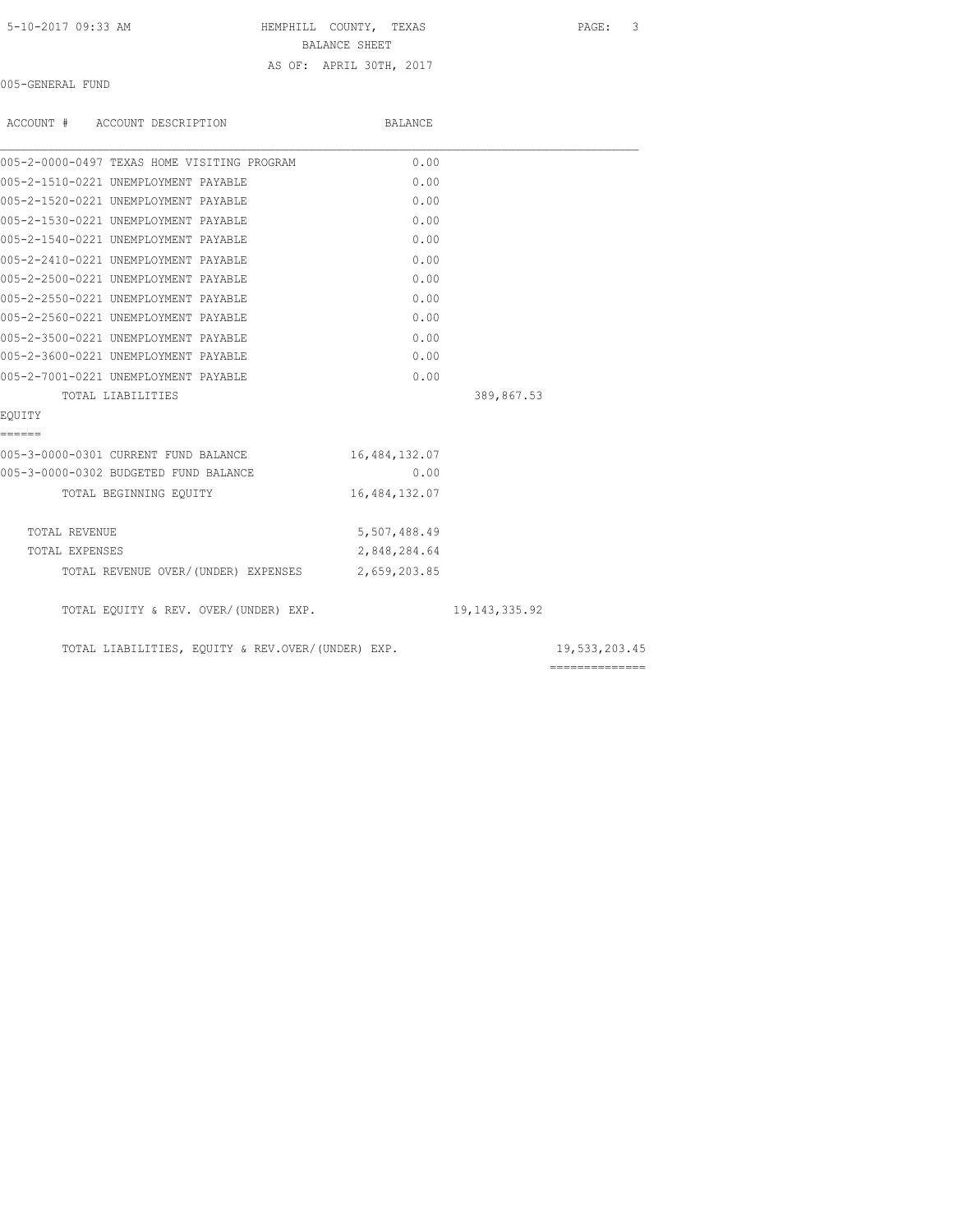|                                                   | BALANCE SHEET           |          |                |
|---------------------------------------------------|-------------------------|----------|----------------|
|                                                   | AS OF: APRIL 30TH, 2017 |          |                |
| 008-LAW LIBRARY                                   |                         |          |                |
| ACCOUNT # ACCOUNT DESCRIPTION                     | BALANCE                 |          |                |
| ASSETS                                            |                         |          |                |
| ======                                            |                         |          |                |
| 008-1-0000-0101 CLAIM ON POOLED CASH              | 6,124.26                |          |                |
| 008-1-0000-0102 CASH - LAW LIBRARY                | 0.00                    |          |                |
| 008-1-0000-0191 ESTIMATED REVENUES                | 0.00                    |          |                |
| 008-1-0000-0192 LESS: REVENUES RECEIVED           | 0.00                    |          |                |
|                                                   |                         | 6,124.26 |                |
| TOTAL ASSETS                                      |                         |          | 6,124.26       |
| LIABILITIES                                       |                         |          | ============== |
| ===========                                       |                         |          |                |
| 008-2-0000-0201 AP POOLED                         | 0.00                    |          |                |
| 008-2-0000-0203 ACOUNTS PAYABLE                   | 0.00                    |          |                |
| 008-2-0000-0222 PAYROLL W/H PAYABLE               | 0.00                    |          |                |
| 008-2-0000-0223 PAYROLL FICA PAYABLE              | 0.00                    |          |                |
| 008-2-0000-0224 PAYROLL RETIREMENT PAYABLE        | 0.00                    |          |                |
| 008-2-0000-0225 PAYROLL INSURANCE PAYABLE         | 0.00                    |          |                |
| 008-2-0000-0281 APPROPRIATIONS                    | 0.00                    |          |                |
| 008-2-0000-0282 LESS: EXPENDITURES                | 0.00                    |          |                |
| 008-2-0000-0283 LESS: ENCUMBRANCES                | 0.00                    |          |                |
| 008-2-0000-0290 PRIOR YEAR PAYABLES               | 0.00                    |          |                |
| TOTAL LIABILITIES                                 |                         | 0.00     |                |
| EQUITY                                            |                         |          |                |
| ======<br>008-3-0000-0301 CURRENT FUND BALANCE    | 5,255.26                |          |                |
| 008-3-0000-0302 BUDGETED FUND BALANCE             | 0.00                    |          |                |
| TOTAL BEGINNING EQUITY                            | 5,255.26                |          |                |
| TOTAL REVENUE                                     | 1,555.00                |          |                |
| TOTAL EXPENSES                                    | 686.00                  |          |                |
| TOTAL REVENUE OVER/(UNDER) EXPENSES               | 869.00                  |          |                |
| TOTAL EQUITY & REV. OVER/(UNDER) EXP.             |                         | 6,124.26 |                |
| TOTAL LIABILITIES, EQUITY & REV.OVER/(UNDER) EXP. |                         |          | 6,124.26       |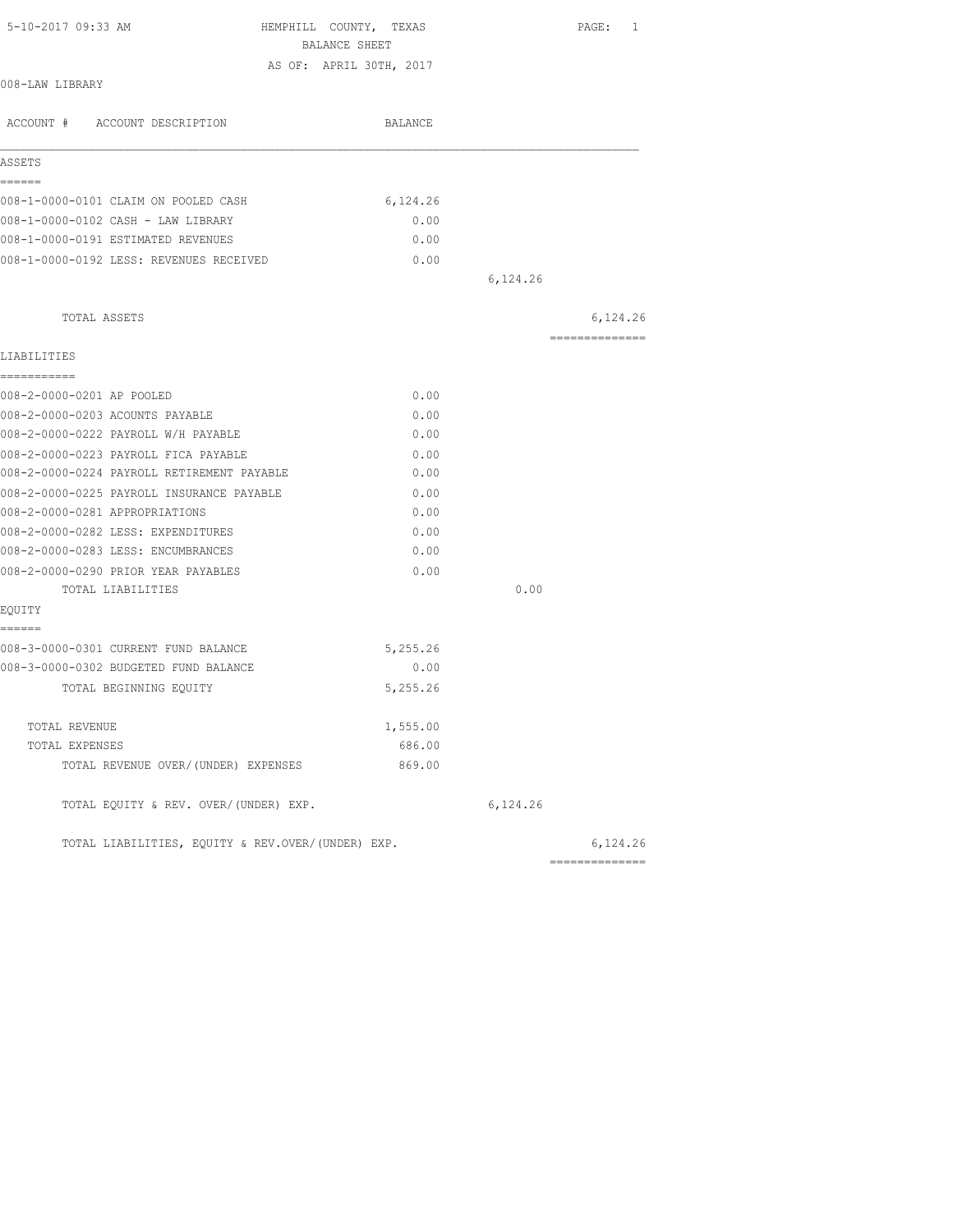| 5-10-2017 09:33 AM                                | HEMPHILL COUNTY, TEXAS<br>BALANCE SHEET |           | PAGE: 1        |
|---------------------------------------------------|-----------------------------------------|-----------|----------------|
|                                                   | AS OF: APRIL 30TH, 2017                 |           |                |
| 009-SECURITY FEE                                  |                                         |           |                |
| ACCOUNT # ACCOUNT DESCRIPTION                     | BALANCE                                 |           |                |
| ASSETS                                            |                                         |           |                |
| ======                                            |                                         |           |                |
| 009-1-0000-0101 CLAIM ON POOLED CASH              | 64,146.89                               |           |                |
| 009-1-0000-0102 CASH - COUNTY - SECURITY FEE      | 0.00                                    |           |                |
| 009-1-0000-0191 ESTIMATED REVENUES                | 0.00                                    |           |                |
| 009-1-0000-0192 LESS: REVENUES RECEIVED           | 0.00                                    |           |                |
|                                                   |                                         | 64,146.89 |                |
| TOTAL ASSETS                                      |                                         |           | 64,146.89      |
| LIABILITIES                                       |                                         |           | ============== |
| -----------                                       |                                         |           |                |
| 009-2-0000-0201 AP POOLED                         | 0.00                                    |           |                |
| 009-2-0000-0203 ACOUNTS PAYABLE                   | 0.00                                    |           |                |
| 009-2-0000-0222 PAYROLL W/H PAYABLE               | 0.00                                    |           |                |
| 009-2-0000-0223 PAYROLL FICA PAYABLE              | 0.00                                    |           |                |
| 009-2-0000-0224 PAYROLL RETIREMENT PAYABLE        | 0.00                                    |           |                |
| 009-2-0000-0225 PAYROLL INSURANCE PAYABLE         | 0.00                                    |           |                |
| 009-2-0000-0281 APPROPRIATIONS                    | 0.00                                    |           |                |
| 009-2-0000-0282 LESS: EXPENDITURES                | 0.00                                    |           |                |
| 009-2-0000-0283 LESS: ENCUMBRANCES                | 0.00                                    |           |                |
| 009-2-0000-0290 PRIOR YR A/PAYABLE                | 0.00                                    |           |                |
| TOTAL LIABILITIES                                 |                                         | 0.00      |                |
| EQUITY                                            |                                         |           |                |
| ======<br>009-3-0000-0301 CURRENT FUND BALANCE    | 62,060.38                               |           |                |
| 009-3-0000-0302 BUDGETED FUND BALANCE             | 0.00                                    |           |                |
| TOTAL BEGINNING EQUITY                            | 62,060.38                               |           |                |
|                                                   |                                         |           |                |
| TOTAL REVENUE                                     | 2,086.51                                |           |                |
| TOTAL EXPENSES                                    | 0.00                                    |           |                |
| TOTAL REVENUE OVER/(UNDER) EXPENSES               | 2,086.51                                |           |                |
| TOTAL EQUITY & REV. OVER/(UNDER) EXP.             |                                         | 64,146.89 |                |
| TOTAL LIABILITIES, EQUITY & REV.OVER/(UNDER) EXP. |                                         |           | 64,146.89      |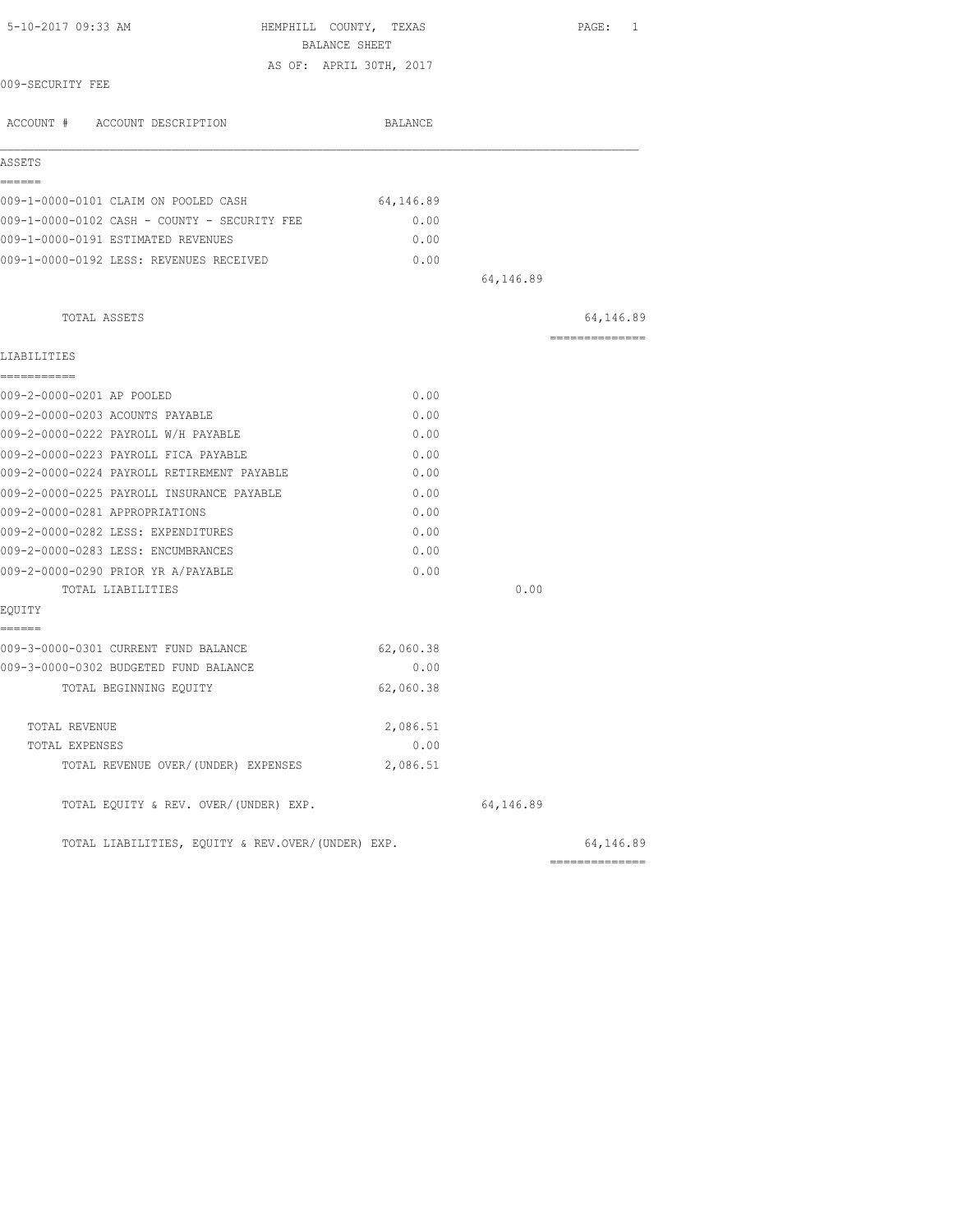| 5-10-2017 09:33 AM                                | HEMPHILL COUNTY, TEXAS<br>BALANCE SHEET |            | PAGE: 1        |
|---------------------------------------------------|-----------------------------------------|------------|----------------|
|                                                   | AS OF: APRIL 30TH, 2017                 |            |                |
| 010-AIRPORT                                       |                                         |            |                |
| ACCOUNT # ACCOUNT DESCRIPTION                     | BALANCE                                 |            |                |
| ASSETS                                            |                                         |            |                |
| ------                                            |                                         |            |                |
| 010-1-0000-0102 CASH - AIRPORT                    | 334,039.33                              |            |                |
| 010-1-0000-0104 AIRPORT PREPAID INSURANCE         | 0.00                                    |            |                |
| 010-1-0000-0110 INVESTED CASH/YR 2000             | 0.00                                    |            |                |
| 010-1-0000-0111 INVESTED CASH/AIRPORT             | 0.00                                    |            |                |
| 010-1-0000-0191 ESTIMATED REVENUES                | 0.00                                    |            |                |
| 010-1-0000-0192 LESS: REVENUES RECEIVED           | 0.00                                    |            |                |
|                                                   |                                         | 334,039.33 |                |
| TOTAL ASSETS                                      |                                         |            | 334,039.33     |
|                                                   |                                         |            | ============== |
| LIABILITIES<br>===========                        |                                         |            |                |
| 010-2-0000-0203 ACCOUNTS PAYABLE                  | 0.00                                    |            |                |
| 010-2-0000-0222 PAYROLL W/H PAYABLE               | 0.00                                    |            |                |
| 010-2-0000-0223 PAYROLL FICA PAYABLE              | 0.00                                    |            |                |
| 010-2-0000-0224 PAYROLL RETIREMENT PAYABLE        | 0.00                                    |            |                |
| 010-2-0000-0225 PAYROLL INSURANCE PAYABLE         | 0.00                                    |            |                |
| 010-2-0000-0235 DUE TO GENERAL FUND               | 0.00                                    |            |                |
| 010-2-0000-0281 APPROPRIATIONS                    | 0.00                                    |            |                |
| 010-2-0000-0282 LESS: EXPENDITURES                | 0.00                                    |            |                |
| 010-2-0000-0283 LESS: ENCUMBRANCES                | 0.00                                    |            |                |
| 010-2-0000-0290 PRIOR YR A/PAYABLE                | 50,000.00)<br>$\left($                  |            |                |
| TOTAL LIABILITIES                                 | $\left($                                | 50,000.00) |                |
| EQUITY                                            |                                         |            |                |
| ======<br>010-3-0000-0301 CURRENT FUND BALANCE    | 347,259.19                              |            |                |
| 010-3-0000-0302 BUDGETED FUND BALANCE             | 0.00                                    |            |                |
| TOTAL BEGINNING EQUITY                            | 347,259.19                              |            |                |
| TOTAL REVENUE                                     | 140,000.49                              |            |                |
| TOTAL EXPENSES                                    | 103,220.35                              |            |                |
| TOTAL REVENUE OVER/(UNDER) EXPENSES               | 36,780.14                               |            |                |
| TOTAL EQUITY & REV. OVER/(UNDER) EXP.             |                                         | 384,039.33 |                |
| TOTAL LIABILITIES, EQUITY & REV.OVER/(UNDER) EXP. |                                         |            | 334,039.33     |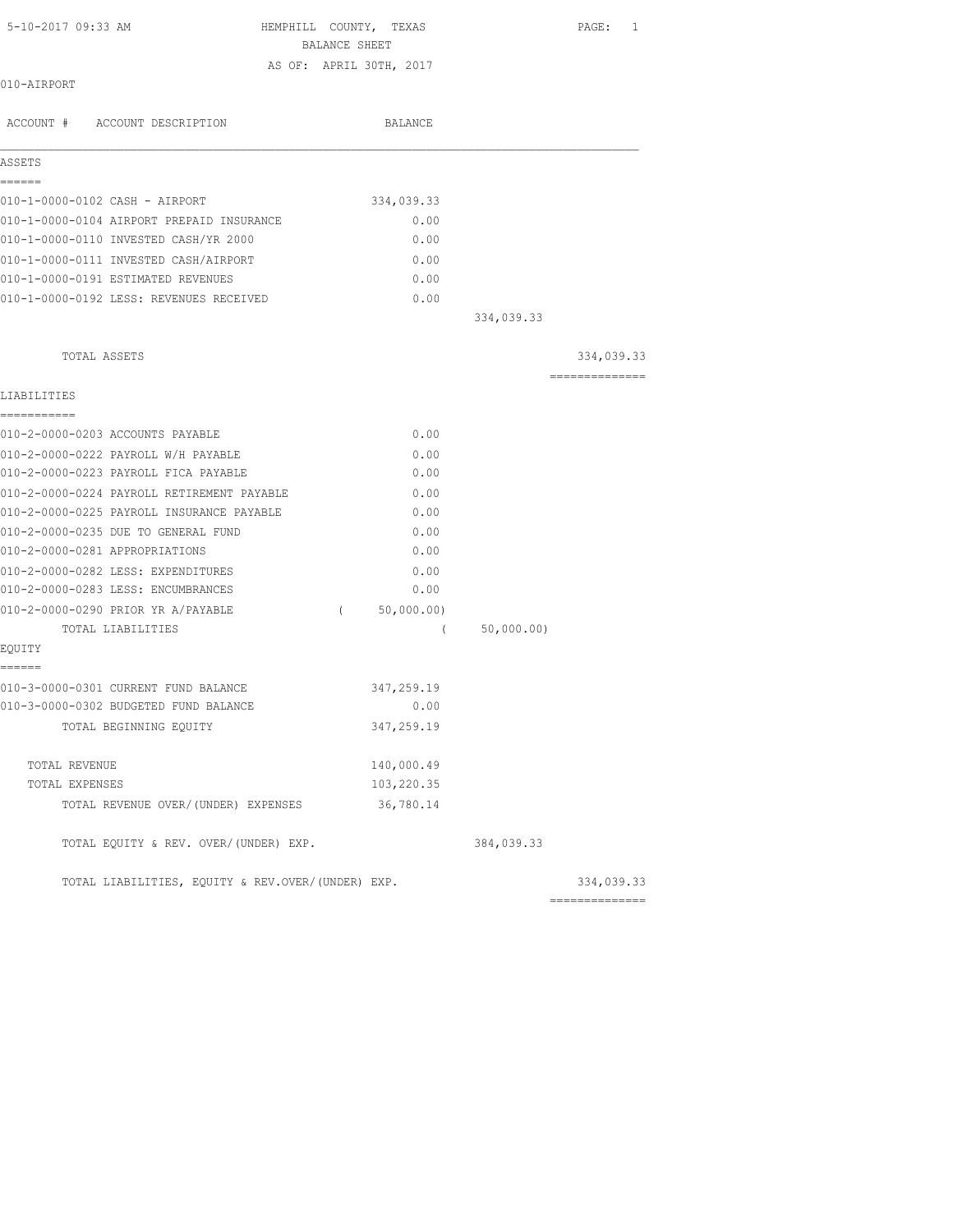| 5-10-2017 09:33 AM                                | BALANCE SHEET | HEMPHILL COUNTY, TEXAS  |              | 1<br>PAGE:     |
|---------------------------------------------------|---------------|-------------------------|--------------|----------------|
|                                                   |               | AS OF: APRIL 30TH, 2017 |              |                |
| 011-ROAD & BRIDGE PCT 1                           |               |                         |              |                |
| ACCOUNT # ACCOUNT DESCRIPTION                     |               | BALANCE                 |              |                |
| ASSETS                                            |               |                         |              |                |
| ======<br>011-1-0000-0101 CLAIM ON POOLED CASH    |               | 1,060,883.07            |              |                |
| 011-1-0000-0102 CASH - ROAD & BRIDGE PCT 1        |               | 0.00                    |              |                |
| 011-1-0000-0104 PCT 1 PREPAID INSURANCE           |               | 432.12                  |              |                |
| 011-1-0000-0110 INVESTMENTS                       |               | 0.00                    |              |                |
| 011-1-0000-0118 PROPERTY TAX RECEIVABLE           |               | 12,401.95               |              |                |
| 011-1-0000-0121 ALLOWANCE FOR BAD DEBT            |               | (4, 464.78)             |              |                |
| 011-1-0000-0191 ESTIMATED REVENUES                |               | 0.00                    |              |                |
| 011-1-0000-0192 LESS: REVENUES RECEIVED           |               | 0.00                    |              |                |
|                                                   |               |                         | 1,069,252.36 |                |
| TOTAL ASSETS                                      |               |                         |              | 1,069,252.36   |
|                                                   |               |                         |              | ============== |
| LIABILITIES                                       |               |                         |              |                |
| ===========<br>011-2-0000-0201 AP POOLED          | $\left($      | 149.27)                 |              |                |
| 011-2-0000-0203 ACOUNTS PAYABLE                   |               | 0.00                    |              |                |
| 011-2-0000-0211 DUE FROM OTHER FUNDS              |               | 0.00                    |              |                |
| 011-2-0000-0220 DEFERRED COMPENSATION             |               | 0.00                    |              |                |
| 011-2-0000-0222 WITHHOLDING PAYABLE               |               | 0.00                    |              |                |
| 011-2-0000-0223 FICA PAYABLE                      |               | 0.00                    |              |                |
| 011-2-0000-0224 RETIREMENT PAYABLE                |               | 0.00                    |              |                |
| 011-2-0000-0225 INSURANCE PAYABLE                 |               | 18.60                   |              |                |
| 011-2-0000-0226 CAFE PLAN PAYABLE                 | $\sqrt{2}$    | 184.88)                 |              |                |
| 011-2-0000-0228 VALIC PAYABLE                     |               | 0.00                    |              |                |
| 011-2-0000-0230 DEFERRED REVENUE                  |               | 7,143.68                |              |                |
| 011-2-0000-0281 APPROPRIATIONS                    |               | 0.00                    |              |                |
| 011-2-0000-0282 LESS: EXPENDITURES                |               | 0.00                    |              |                |
| 011-2-0000-0283 LESS: ENCUMBRANCES                |               | 0.00                    |              |                |
| 011-2-0000-0290 PRIOR YR A/PAYABLE                |               | 0.00                    |              |                |
| 011-2-4011-0221 UNEMPLOYMENT PAYABLE              |               | 0.00                    |              |                |
| TOTAL LIABILITIES                                 |               |                         | 6,828.13     |                |
| EQUITY<br>======                                  |               |                         |              |                |
| 011-3-0000-0301 CURRENT FUND BALANCE              |               | 917,596.97              |              |                |
| 011-3-0000-0302 BUDGETED FUND BALANCE             |               | 0.00                    |              |                |
| TOTAL BEGINNING EQUITY                            |               | 917,596.97              |              |                |
| TOTAL REVENUE                                     |               | 310,528.54              |              |                |
| TOTAL EXPENSES                                    |               | 165,701.28              |              |                |
| TOTAL REVENUE OVER/(UNDER) EXPENSES               |               | 144,827.26              |              |                |
| TOTAL EQUITY & REV. OVER/(UNDER) EXP.             |               |                         | 1,062,424.23 |                |
| TOTAL LIABILITIES, EQUITY & REV.OVER/(UNDER) EXP. |               |                         |              | 1,069,252.36   |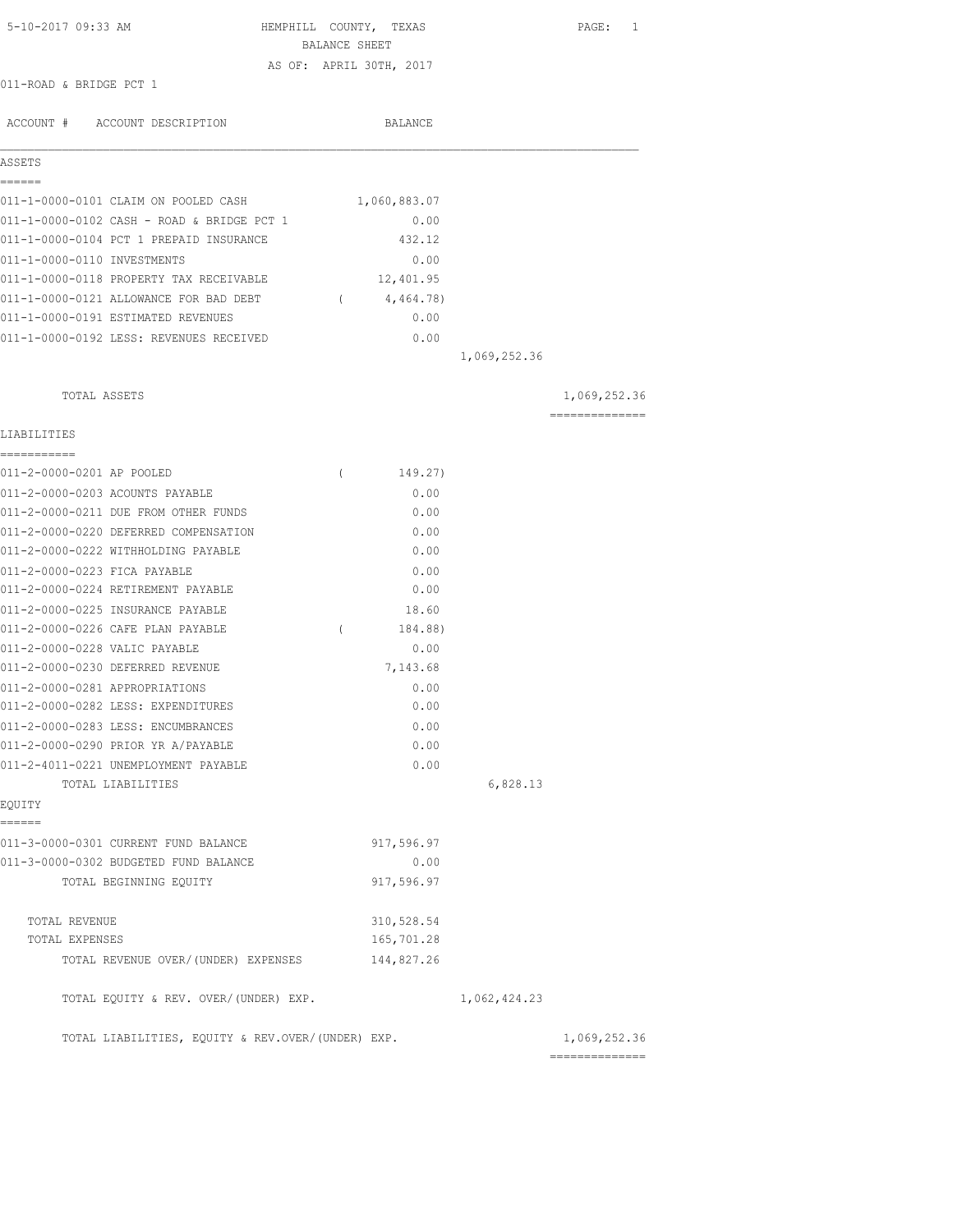| 5-10-2017 09:33 AM                                | HEMPHILL COUNTY, TEXAS<br>BALANCE SHEET |              | PAGE: 1                         |
|---------------------------------------------------|-----------------------------------------|--------------|---------------------------------|
|                                                   | AS OF: APRIL 30TH, 2017                 |              |                                 |
| 012-ROAD & BRIDGE PCT 2                           |                                         |              |                                 |
| ACCOUNT # ACCOUNT DESCRIPTION                     | BALANCE                                 |              |                                 |
| ASSETS                                            |                                         |              |                                 |
| ======<br>012-1-0000-0101 CLAIM ON POOLED CASH    | 1,434,761.19                            |              |                                 |
| 012-1-0000-0102 CASH - ROAD & BRIDGE PCT 2        | 0.00                                    |              |                                 |
| 012-1-0000-0104 PCT 2 PREPAID INSURANCE           | 432.12                                  |              |                                 |
| 012-1-0000-0110 INVESTMENTS                       | 0.00                                    |              |                                 |
| 012-1-0000-0118 PROPERTY TAX RECEIVABLE           | 13,110.63                               |              |                                 |
| 012-1-0000-0121 ALLOWANCE FOR BAD DEBT            | 4,719.91)<br>$\sim$ 0.000 $\sim$        |              |                                 |
| 012-1-0000-0191 ESTIMATED REVENUES                | 0.00                                    |              |                                 |
| 012-1-0000-0192 LESS: REVENUES RECEIVED           | 0.00                                    |              |                                 |
|                                                   |                                         | 1,443,584.03 |                                 |
| TOTAL ASSETS                                      |                                         |              | 1,443,584.03                    |
|                                                   |                                         |              | ==============                  |
| LIABILITIES<br>===========                        |                                         |              |                                 |
| 012-2-0000-0201 AP POOLED                         | 0.00                                    |              |                                 |
| 012-2-0000-0203 ACOUNTS PAYABLE                   | 0.00                                    |              |                                 |
| 012-2-0000-0211 DUE FROM OTHER FUNDS              | 0.00                                    |              |                                 |
| 012-2-0000-0220 DEFERRED COMPENSATION             | 0.00                                    |              |                                 |
| 012-2-0000-0222 WITHHOLDING PAYABLE               | 0.00                                    |              |                                 |
| 012-2-0000-0223 FICA PAYABLE                      | 0.00                                    |              |                                 |
| 012-2-0000-0224 RETIREMENT PAYABLE                | 0.00                                    |              |                                 |
| 012-2-0000-0225 INSURANCE PAYABLE                 | 13.74)<br>$\left($                      |              |                                 |
| 012-2-0000-0226 CAFE PLAN PAYABLE                 | 233.46)                                 |              |                                 |
| 012-2-0000-0227 LEVY PAYABLE                      | 598.00                                  |              |                                 |
| 012-2-0000-0228 VAL DEF                           | 0.00                                    |              |                                 |
| 012-2-0000-0230 DEFERRED REVENUE                  | 7,551.89                                |              |                                 |
| 012-2-0000-0281 APPROPRIATIONS                    | 0.00                                    |              |                                 |
| 012-2-0000-0282 LESS: EXPENDITURES                | 0.00                                    |              |                                 |
| 012-2-0000-0283 LESS: ENCUMBRANCES                | 0.00                                    |              |                                 |
| 012-2-0000-0290 PRIOR YR A/PAYABLE                | 0.00                                    |              |                                 |
| 012-2-4012-0221 UNEMPLOYMENT PAYABLE              | 0.00                                    |              |                                 |
| TOTAL LIABILITIES                                 |                                         | 7,902.69     |                                 |
| EQUITY<br>======                                  |                                         |              |                                 |
| 012-3-0000-0301 CURRENT FUND BALANCE              | 1,253,097.66                            |              |                                 |
| 012-3-0000-0302 BUDGETED FUND BALANCE             | 0.00                                    |              |                                 |
| TOTAL BEGINNING EQUITY                            | 1,253,097.66                            |              |                                 |
|                                                   |                                         |              |                                 |
| TOTAL REVENUE                                     | 329, 338.19                             |              |                                 |
| TOTAL EXPENSES                                    | 146,754.51                              |              |                                 |
| TOTAL REVENUE OVER/(UNDER) EXPENSES               | 182,583.68                              |              |                                 |
| TOTAL EQUITY & REV. OVER/(UNDER) EXP.             |                                         | 1,435,681.34 |                                 |
| TOTAL LIABILITIES, EQUITY & REV.OVER/(UNDER) EXP. |                                         |              | 1,443,584.03<br>--------------- |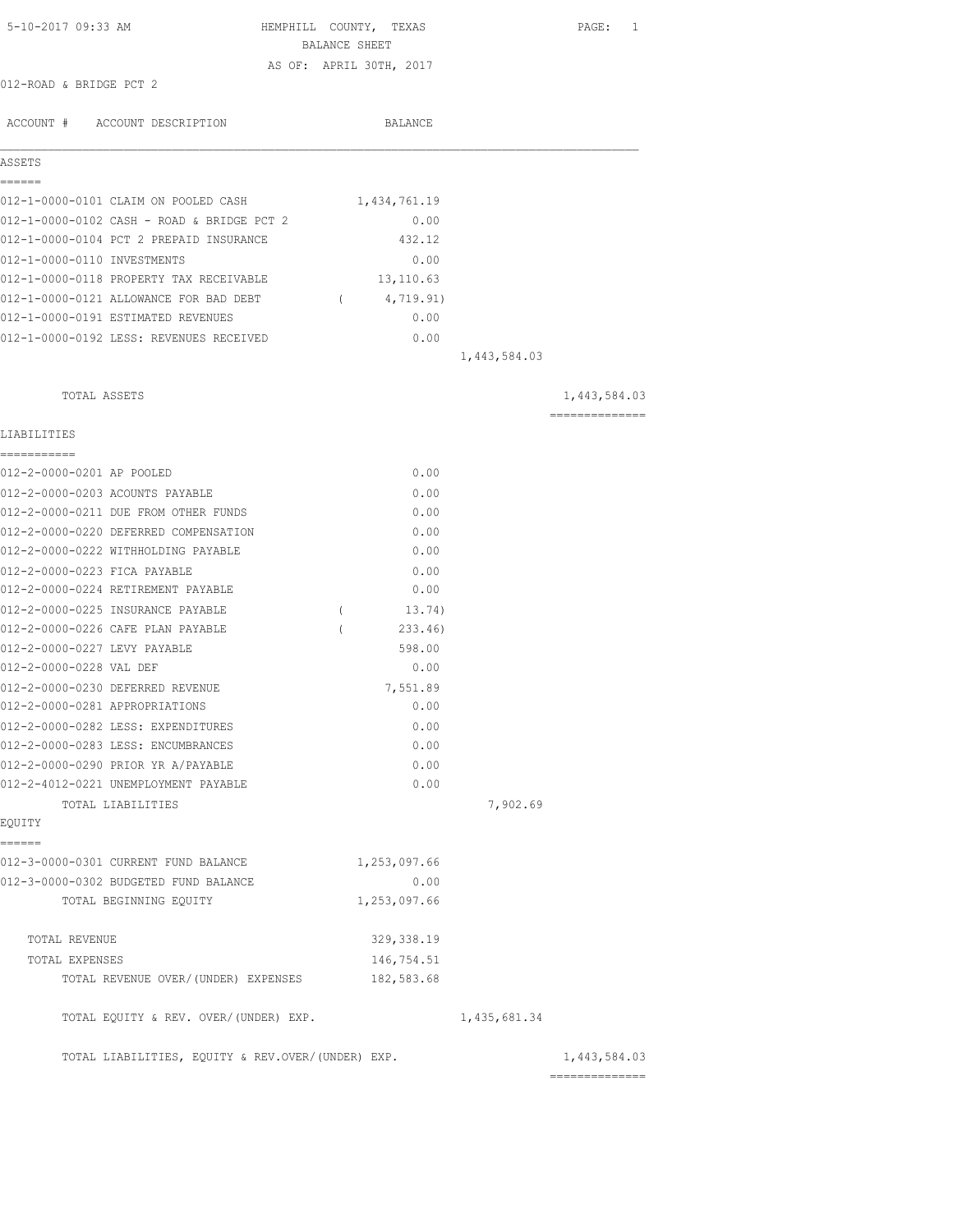| 5-10-2017 09:33 AM                                | HEMPHILL COUNTY, TEXAS<br>BALANCE SHEET |              | PAGE: 1                         |
|---------------------------------------------------|-----------------------------------------|--------------|---------------------------------|
|                                                   | AS OF: APRIL 30TH, 2017                 |              |                                 |
| 013-ROAD & BRIDGE PCT 3                           |                                         |              |                                 |
|                                                   |                                         |              |                                 |
| ACCOUNT # ACCOUNT DESCRIPTION                     | BALANCE                                 |              |                                 |
|                                                   |                                         |              |                                 |
| ASSETS                                            |                                         |              |                                 |
| 013-1-0000-0101 CLAIM ON POOLED CASH              | 1,404,990.51                            |              |                                 |
| 013-1-0000-0102 CASH - ROAD & BRIDGE PCT 3        | 0.00                                    |              |                                 |
| 013-1-0000-0104 PCT 3 PREPAID INSURANCE           | 720.20                                  |              |                                 |
| 013-1-0000-0110 INVESTMENTS                       | 0.00                                    |              |                                 |
| 013-1-0000-0118 PROPERTY TAX RECEIVABLE           | 23,386.53                               |              |                                 |
| 013-1-0000-0121 ALLOWANCE FOR BAD DEBT (8,419.29) |                                         |              |                                 |
| 013-1-0000-0191 ESTIMATED REVENUES                | 0.00                                    |              |                                 |
| 013-1-0000-0192 LESS: REVENUES RECEIVED           | 0.00                                    |              |                                 |
|                                                   |                                         | 1,420,677.95 |                                 |
| TOTAL ASSETS                                      |                                         |              | 1,420,677.95                    |
|                                                   |                                         |              | --------------                  |
| LIABILITIES                                       |                                         |              |                                 |
| 013-2-0000-0201 AP POOLED                         | 0.00                                    |              |                                 |
| 013-2-0000-0203 ACOUNTS PAYABLE                   | 70,045.74                               |              |                                 |
| 013-2-0000-0211 DUE FROM OTHER FUNDS              | 0.00                                    |              |                                 |
| 013-2-0000-0222 WITHHOLDING PAYABLE               | 0.00                                    |              |                                 |
| 013-2-0000-0223 FICA PAYABLE                      | 0.00                                    |              |                                 |
| 013-2-0000-0224 RETIREMENT PAYABLE                | 0.00                                    |              |                                 |
| 013-2-0000-0225 INSURANCE PAYABLE                 | 30.10<br>$\left($                       |              |                                 |
| 013-2-0000-0226 CAFE PLAN PAYABLE                 | 577.10                                  |              |                                 |
| 013-2-0000-0227 LEVY PAYABLE                      | 0.00                                    |              |                                 |
| 013-2-0000-0230 DEFERRED REVENUE                  | 13,470.93                               |              |                                 |
| 013-2-0000-0281 APPROPRIATIONS                    | 0.00                                    |              |                                 |
| 013-2-0000-0282 LESS: EXPENDITURES                | 0.00                                    |              |                                 |
| 013-2-0000-0283 LESS: ENCUMBRANCES                | 0.00                                    |              |                                 |
| 013-2-0000-0290 PRIOR YR A/PAYABLE                | 0.00                                    |              |                                 |
| 013-2-4013-0221 UNEMPLOYMENT PAYABLE              | 0.00                                    |              |                                 |
| TOTAL LIABILITIES                                 |                                         | 84,063.67    |                                 |
| EQUITY                                            |                                         |              |                                 |
| ======<br>013-3-0000-0301 CURRENT FUND BALANCE    | 996, 771.13                             |              |                                 |
| 013-3-0000-0302 BUDGETED FUND BALANCE             | 0.00                                    |              |                                 |
| TOTAL BEGINNING EQUITY                            | 996, 771.13                             |              |                                 |
|                                                   |                                         |              |                                 |
| TOTAL REVENUE                                     | 658,276.38                              |              |                                 |
| TOTAL EXPENSES                                    | 318, 433.23                             |              |                                 |
| TOTAL REVENUE OVER/(UNDER) EXPENSES               | 339,843.15                              |              |                                 |
| TOTAL EQUITY & REV. OVER/(UNDER) EXP.             |                                         | 1,336,614.28 |                                 |
| TOTAL LIABILITIES, EQUITY & REV.OVER/(UNDER) EXP. |                                         |              | 1,420,677.95<br>--------------- |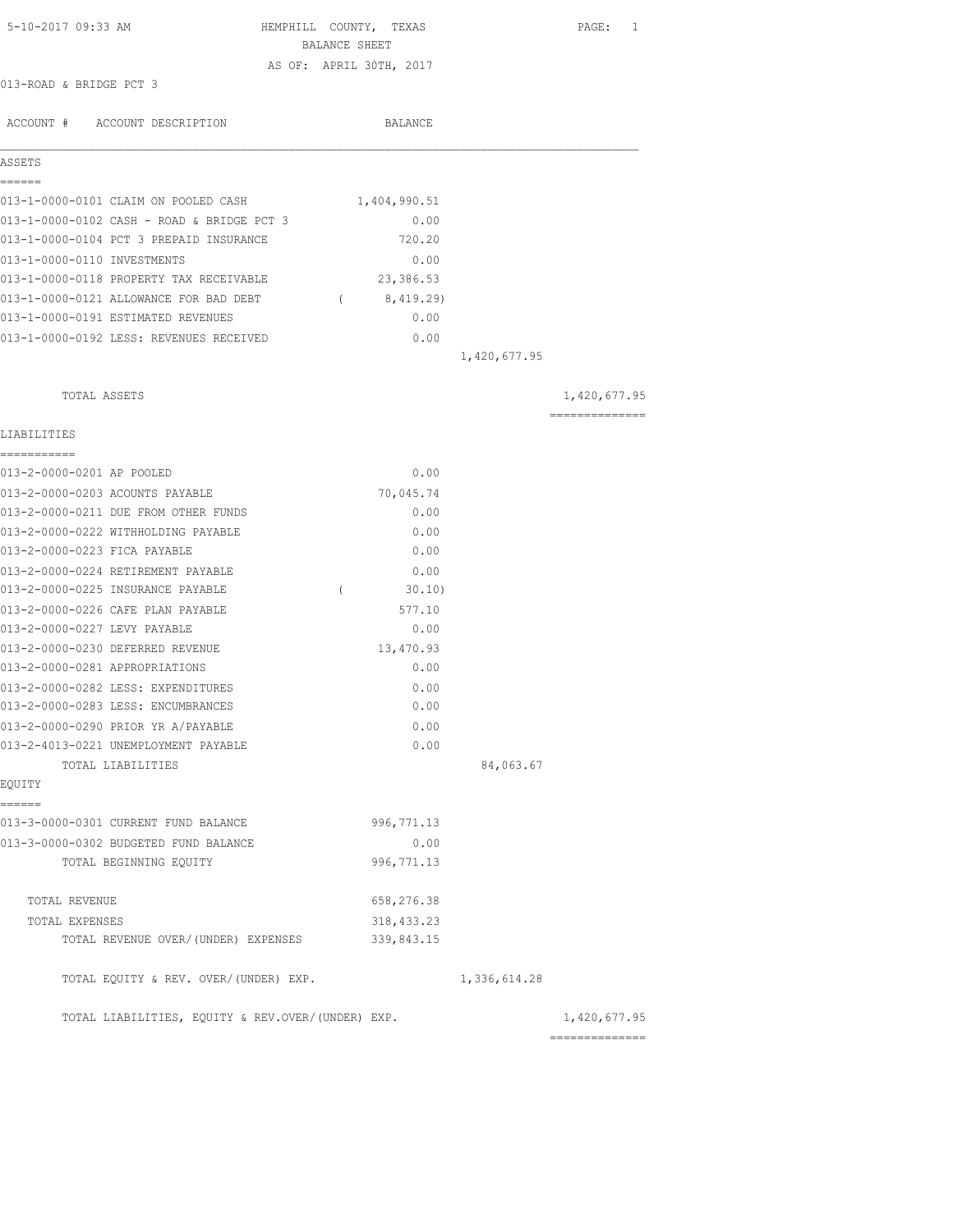| 5-10-2017 09:33 AM<br>HEMPHILL COUNTY, TEXAS      | BALANCE SHEET           |              | PAGE: 1        |
|---------------------------------------------------|-------------------------|--------------|----------------|
|                                                   | AS OF: APRIL 30TH, 2017 |              |                |
| 014-ROAD & BRIDGE PCT 4                           |                         |              |                |
|                                                   |                         |              |                |
| ACCOUNT # ACCOUNT DESCRIPTION                     | BALANCE                 |              |                |
| ASSETS                                            |                         |              |                |
|                                                   |                         |              |                |
| 014-1-0000-0101 CLAIM ON POOLED CASH              | 1,412,790.24            |              |                |
| 014-1-0000-0102 CASH - ROAD & BRIDGE PCT 4        | 0.00                    |              |                |
| 014-1-0000-0104 PCT 4 PREPAID INSURANCE           | 720.20                  |              |                |
| 014-1-0000-0110 INVESTMENTS                       | 0.00                    |              |                |
| 014-1-0000-0118 PROPERTY TAX RECEIVABLE           | 21,969.17               |              |                |
| 014-1-0000-0121 ALLOWANCE FOR BAD DEBT (7,909.03) |                         |              |                |
| 014-1-0000-0191 ESTIMATED REVENUES                | 0.00                    |              |                |
| 014-1-0000-0192 LESS: REVENUES RECEIVED           | 0.00                    |              |                |
|                                                   |                         | 1,427,570.58 |                |
| TOTAL ASSETS                                      |                         |              | 1,427,570.58   |
| LIABILITIES                                       |                         |              | -------------- |
|                                                   |                         |              |                |
| 014-2-0000-0201 AP POOLED                         | 0.00                    |              |                |
| 014-2-0000-0203 ACOUNTS PAYABLE                   | 156,395.62              |              |                |
| 014-2-0000-0211 DUE FROM OTHER FUNDS              | 0.00                    |              |                |
| 014-2-0000-0222 WITHHOLDING PAYABLE               | 0.00                    |              |                |
| 014-2-0000-0223 FICA PAYABLE                      | 0.00                    |              |                |
| 014-2-0000-0224 RETIREMENT PAYABLE                | 0.00                    |              |                |
| 014-2-0000-0225 INSURANCE PAYABLE                 | 8.63                    |              |                |
| 014-2-0000-0226 CAFE PLAN PAYABLE                 | 0.00                    |              |                |
| 014-2-0000-0227 LEVY PAYABLE                      | 0.00                    |              |                |
| 014-2-0000-0230 DEFERRED REVENUE                  | 12,654.51               |              |                |
| 014-2-0000-0281 APPROPRIATIONS                    | 0.00                    |              |                |
| 014-2-0000-0282 LESS: EXPENDITURES                | 0.00                    |              |                |
| 014-2-0000-0283 LESS: ENCUMBRANCES                | 0.00                    |              |                |
| 014-2-0000-0290 PRIOR YR A/PAYABLE                | 0.00                    |              |                |
| 014-2-4014-0221 UNEMPLOYMENT PAYABLE              | 0.00                    |              |                |
| TOTAL LIABILITIES                                 |                         | 169,058.76   |                |
| EQUITY<br>======                                  |                         |              |                |
| 014-3-0000-0301 CURRENT FUND BALANCE              | 957, 774.15             |              |                |
| 014-3-0000-0302 BUDGETED FUND BALANCE             | 0.00                    |              |                |
| TOTAL BEGINNING EQUITY                            | 957, 774.15             |              |                |
| TOTAL REVENUE                                     | 594, 424.43             |              |                |
| TOTAL EXPENSES                                    | 293,686.76              |              |                |
| TOTAL REVENUE OVER/(UNDER) EXPENSES               | 300, 737.67             |              |                |
| TOTAL EQUITY & REV. OVER/(UNDER) EXP.             |                         | 1,258,511.82 |                |
| TOTAL LIABILITIES, EQUITY & REV.OVER/(UNDER) EXP. |                         |              | 1,427,570.58   |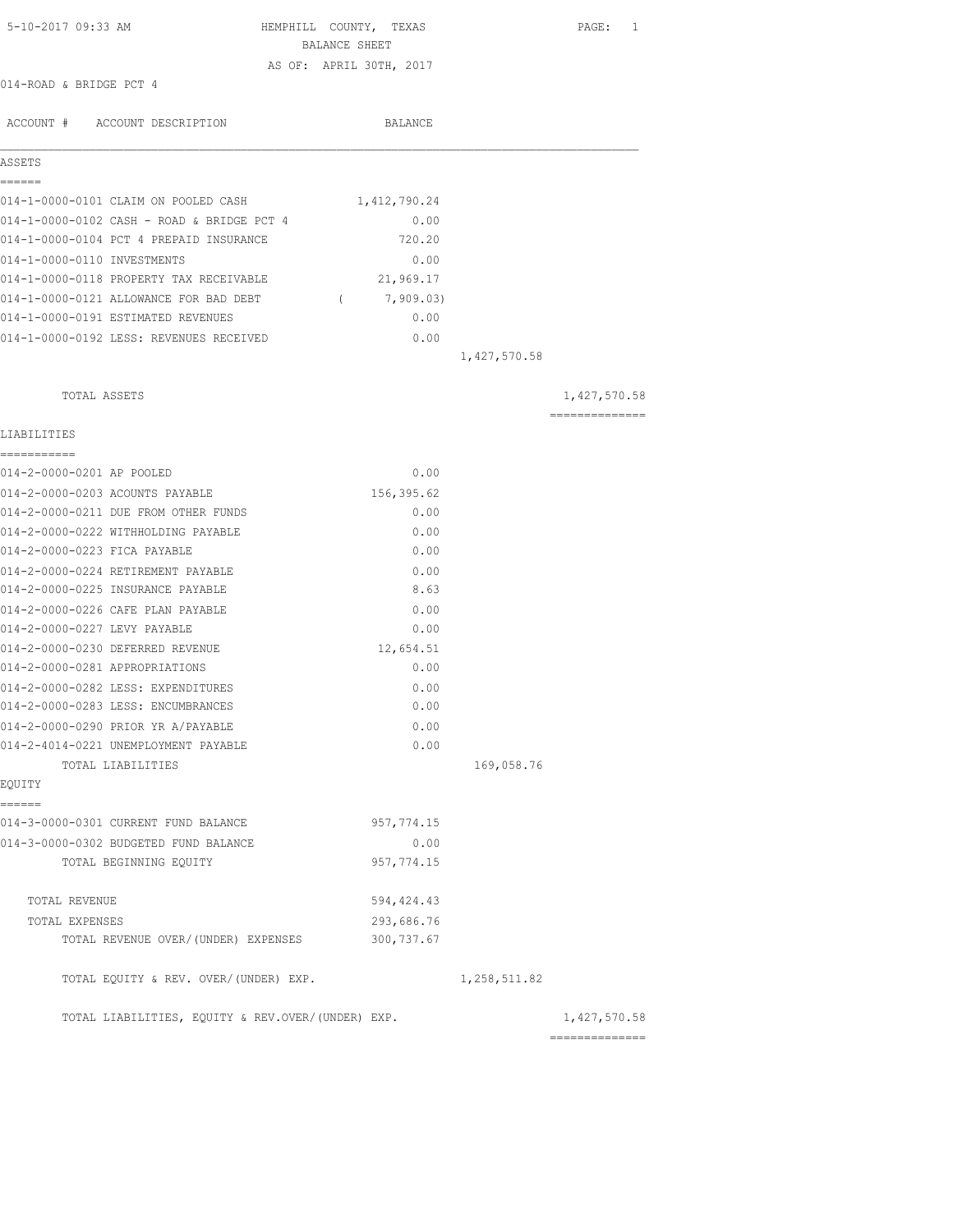|                                                   | BALANCE SHEET           |           |                |
|---------------------------------------------------|-------------------------|-----------|----------------|
|                                                   | AS OF: APRIL 30TH, 2017 |           |                |
| 022-CO RECORDS PRESERVATION                       |                         |           |                |
|                                                   |                         |           |                |
| ACCOUNT # ACCOUNT DESCRIPTION                     | BALANCE                 |           |                |
| ASSETS                                            |                         |           |                |
| ======                                            |                         |           |                |
| 022-1-0000-0101 CLAIM ON POOLED CASH              | 64,459.94               |           |                |
| 022-1-0000-0102 CASH - COUNTY-RECORDS PRESERVA    | 0.00                    |           |                |
| 022-1-0000-0191 ESTIMATED REVENUES                | 0.00                    |           |                |
| 022-1-0000-0192 LESS: REVENUES RECEIVED           | 0.00                    |           |                |
|                                                   |                         | 64,459.94 |                |
| TOTAL ASSETS                                      |                         |           | 64,459.94      |
| LIABILITIES                                       |                         |           | ============== |
| -----------                                       |                         |           |                |
| 022-2-0000-0201 AP POOLED                         | 0.00                    |           |                |
| 022-2-0000-0203 ACOUNTS PAYABLE                   | 0.00                    |           |                |
| 022-2-0000-0222 PAYROLL W/H PAYABLE               | 0.00                    |           |                |
| 022-2-0000-0223 PAYROLL FICA PAYABLE              | 0.00                    |           |                |
| 022-2-0000-0224 PAYROLL RETIREMENT PAYABLE        | 0.00                    |           |                |
| 022-2-0000-0225 PAYROLL INSURANCE PAYABLE         | 0.00                    |           |                |
| 022-2-0000-0281 APPROPRIATIONS                    | 0.00                    |           |                |
| 022-2-0000-0282 LESS: EXPENDITURES                | 0.00                    |           |                |
| 022-2-0000-0283 LESS: ENCUMBRANCES                | 0.00                    |           |                |
| 022-2-0000-0290 PRIOR YR A/PAYABLE                | 0.00                    |           |                |
| TOTAL LIABILITIES                                 |                         | 0.00      |                |
| EQUITY                                            |                         |           |                |
| ------                                            |                         |           |                |
| 022-3-0000-0301 CURRENT FUND BALANCE              | 69,635.82               |           |                |
| 022-3-0000-0302 BUDGETED FUND BALANCE             | 0.00                    |           |                |
| TOTAL BEGINNING EOUITY                            | 69,635.82               |           |                |
|                                                   |                         |           |                |
| TOTAL REVENUE                                     | 3,502.17                |           |                |
| TOTAL EXPENSES                                    | 8,678.05                |           |                |
| TOTAL REVENUE OVER/(UNDER) EXPENSES (5,175.88)    |                         |           |                |
| TOTAL EQUITY & REV. OVER/(UNDER) EXP.             |                         | 64,459.94 |                |
| TOTAL LIABILITIES, EQUITY & REV.OVER/(UNDER) EXP. |                         |           | 64,459.94      |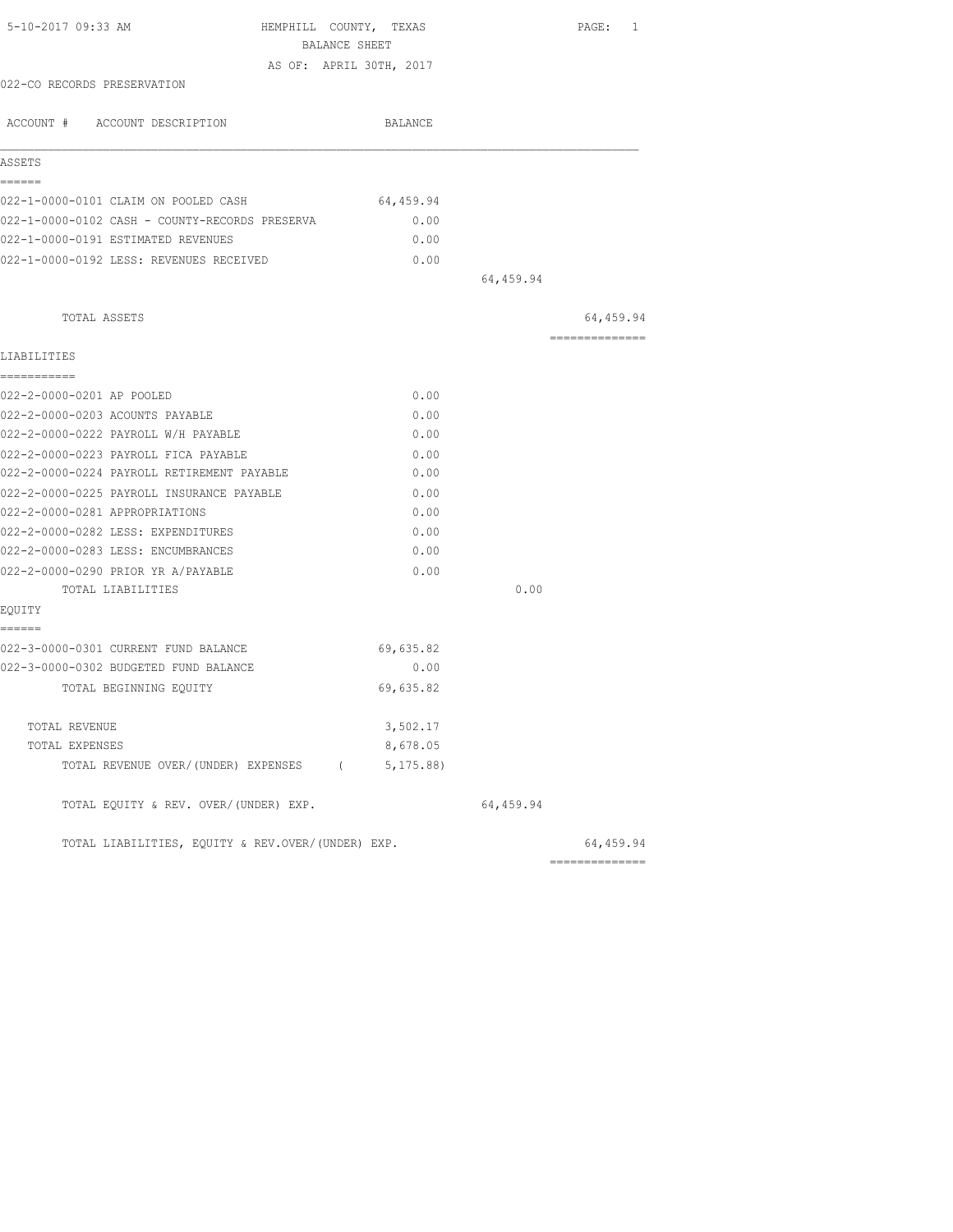|                                                             | BALANCE SHEET<br>AS OF: APRIL 30TH, 2017<br>BALANCE |          |                |
|-------------------------------------------------------------|-----------------------------------------------------|----------|----------------|
| 023-CLK'S RECORDS PRESERVE<br>ACCOUNT # ACCOUNT DESCRIPTION |                                                     |          |                |
|                                                             |                                                     |          |                |
|                                                             |                                                     |          |                |
|                                                             |                                                     |          |                |
| ASSETS                                                      |                                                     |          |                |
| ------                                                      |                                                     |          |                |
| 023-1-0000-0101 CLAIM ON POOLED CASH                        | 4,384.41                                            |          |                |
| 023-1-0000-0102 CASH-CLK'S RECORD PRESERVATION              | 0.00                                                |          |                |
| 023-1-0000-0191 ESTIMATED REVENUES                          | 0.00                                                |          |                |
| 023-1-0000-0192 LESS: REVENUES RECEIVED                     | 0.00                                                |          |                |
|                                                             |                                                     | 4,384.41 |                |
| TOTAL ASSETS                                                |                                                     |          | 4,384.41       |
|                                                             |                                                     |          | -------------- |
| LIABILITIES<br>===========                                  |                                                     |          |                |
| 023-2-0000-0201 AP POOLED                                   | 0.00                                                |          |                |
| 023-2-0000-0203 ACOUNTS PAYABLE                             | 0.00                                                |          |                |
| 023-2-0000-0222 WITHHOLDING PAYABLE                         | 0.00                                                |          |                |
| 023-2-0000-0223 FICA PAYABLE                                | 0.00                                                |          |                |
| 023-2-0000-0224 PAYROLL RETIREMENT PAYABLE                  | 0.00                                                |          |                |
| 023-2-0000-0225 PAYROLL INSURANCE PAYABLE                   | 0.00                                                |          |                |
| 023-2-0000-0281 APPROPRIATIONS                              | 0.00                                                |          |                |
| 023-2-0000-0282 LESS: EXPENDITURES                          | 0.00                                                |          |                |
| 023-2-0000-0283 LESS: ENCUMBRANCES                          | 0.00                                                |          |                |
| 023-2-0000-0290 PRIOR YR A/PAYABLE                          | 0.00                                                |          |                |
| TOTAL LIABILITIES                                           |                                                     | 0.00     |                |
| EOUITY                                                      |                                                     |          |                |
| ======                                                      |                                                     |          |                |
| 023-3-0000-0301 CURRENT FUND BALANCE                        | 3,783.33                                            |          |                |
| 023-3-0000-0302 BUDGETED FUND BALANCE                       | 0.00                                                |          |                |
| TOTAL BEGINNING EOUITY                                      | 3,783.33                                            |          |                |
| TOTAL REVENUE                                               | 601.08                                              |          |                |
| TOTAL EXPENSES                                              | 0.00                                                |          |                |
| TOTAL REVENUE OVER/(UNDER) EXPENSES                         | 601.08                                              |          |                |
| TOTAL EQUITY & REV. OVER/(UNDER) EXP.                       |                                                     | 4,384.41 |                |
| TOTAL LIABILITIES, EOUITY & REV.OVER/(UNDER) EXP.           |                                                     |          | 4,384.41       |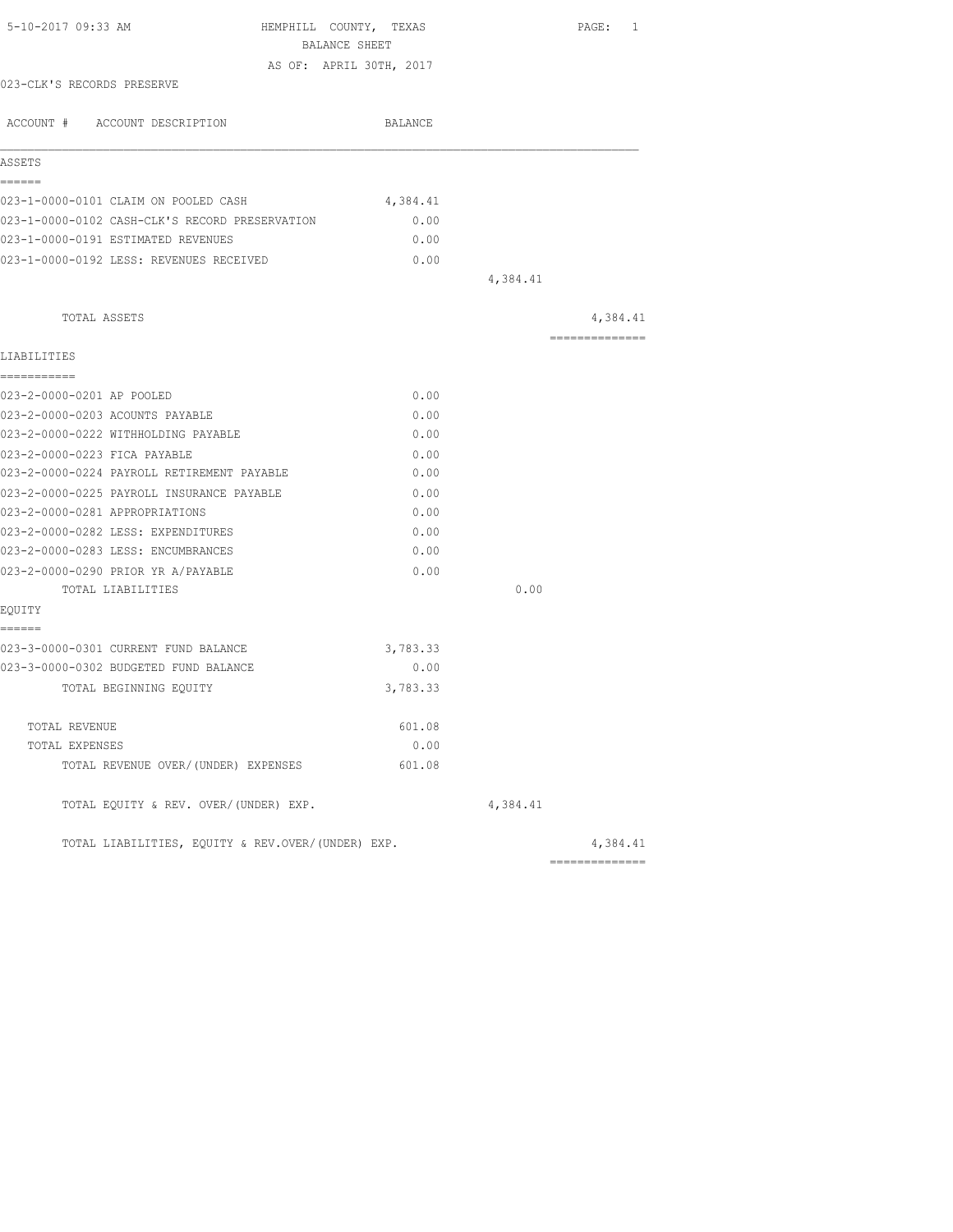| BALANCE SHEET                                          |          |                 |
|--------------------------------------------------------|----------|-----------------|
| AS OF: APRIL 30TH, 2017<br>024-JUSTICE COURT TECH FUND |          |                 |
|                                                        |          |                 |
| ACCOUNT # ACCOUNT DESCRIPTION<br>BALANCE               |          |                 |
| ASSETS                                                 |          |                 |
| ======                                                 |          |                 |
| 024-1-0000-0101 CLAIM ON POOLED CASH<br>7,693.73       |          |                 |
| 024-1-0000-0102 CASH -TECH FUND                        | 0.00     |                 |
| 024-1-0000-0191 ESTIMATED REVENUES                     | 0.00     |                 |
| 024-1-0000-0192 LESS: REVENUES RECEIVED                | 0.00     |                 |
|                                                        | 7,693.73 |                 |
| TOTAL ASSETS                                           |          | 7,693.73        |
| LIABILITIES                                            |          | --------------- |
| -----------                                            |          |                 |
| 024-2-0000-0201 AP POOLED                              | 0.00     |                 |
| 024-2-0000-0203 ACOUNTS PAYABLE                        | 0.00     |                 |
| 024-2-0000-0222 PAYROLL W/H PAYABLE                    | 0.00     |                 |
| 024-2-0000-0223 PAYROLL FICA PAYABLE                   | 0.00     |                 |
| 024-2-0000-0224 PAYROLL RETIREMENT PAYABLE             | 0.00     |                 |
| 024-2-0000-0225 PAYROLL INSURANCE PAYABLE              | 0.00     |                 |
| 024-2-0000-0281 APPROPRIATIONS                         | 0.00     |                 |
| 024-2-0000-0282 LESS: EXPENDITURES                     | 0.00     |                 |
| 024-2-0000-0283 LESS: ENCUMBRANCES                     | 0.00     |                 |
| 024-2-0000-0290 PRIOR YR A/PAYABLE                     | 0.00     |                 |
| TOTAL LIABILITIES                                      | 0.00     |                 |
| EQUITY<br>======                                       |          |                 |
| 024-3-0000-0301 CURRENT FUND BALANCE<br>10,206.63      |          |                 |
| 024-3-0000-0302 BUDGETED FUND BALANCE                  | 0.00     |                 |
| 10,206.63<br>TOTAL BEGINNING EQUITY                    |          |                 |
| 1,257.30<br>TOTAL REVENUE                              |          |                 |
| 3,770.20<br>TOTAL EXPENSES                             |          |                 |
| TOTAL REVENUE OVER/(UNDER) EXPENSES (2,512.90)         |          |                 |
| TOTAL EQUITY & REV. OVER/(UNDER) EXP.                  | 7,693.73 |                 |
| TOTAL LIABILITIES, EQUITY & REV.OVER/(UNDER) EXP.      |          | 7,693.73        |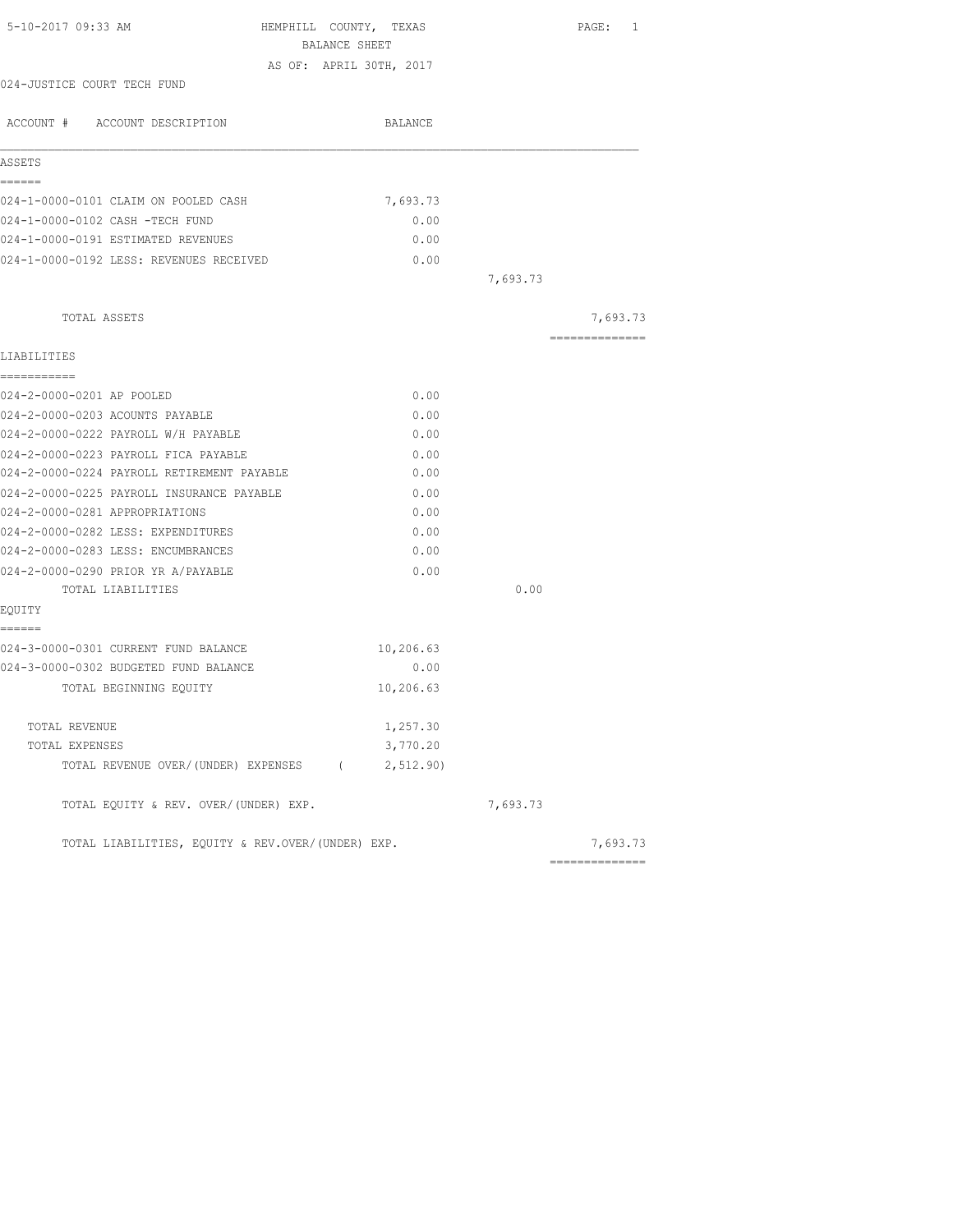| 5-10-2017 09:33 AM                                | HEMPHILL COUNTY, TEXAS<br>BALANCE SHEET |           | PAGE: 1        |
|---------------------------------------------------|-----------------------------------------|-----------|----------------|
|                                                   | AS OF: APRIL 30TH, 2017                 |           |                |
| 032-CHK COLLECTION/CO ATTY                        |                                         |           |                |
| ACCOUNT # ACCOUNT DESCRIPTION                     | BALANCE                                 |           |                |
| ASSETS                                            |                                         |           |                |
| ======                                            |                                         |           |                |
| 032-1-0000-0101 CLAIM ON POOLED CASH              | 17,440.88                               |           |                |
| 032-1-0000-0102 CASH - CHECK COLLECTION/CO ATT    | 0.00                                    |           |                |
| 032-1-0000-0103 PETTY CASH                        | 0.00                                    |           |                |
| 032-1-0000-0105 PETTY CASH-CO ATTY                | 100.00                                  |           |                |
| 032-1-0000-0191 ESTIMATED REVENUES                | 0.00                                    |           |                |
| 032-1-0000-0192 LESS: REVENUES RECEIVED           | 0.00                                    |           |                |
|                                                   |                                         | 17,540.88 |                |
| TOTAL ASSETS                                      |                                         |           | 17,540.88      |
|                                                   |                                         |           | -------------- |
| LIABILITIES                                       |                                         |           |                |
|                                                   |                                         |           |                |
| 032-2-0000-0201 AP POOLED                         | 0.00                                    |           |                |
| 032-2-0000-0203 ACOUNTS PAYABLE                   | 0.00                                    |           |                |
| 032-2-0000-0222 PAYROLL W/H PAYABLE               | 0.00                                    |           |                |
| 032-2-0000-0223 PAYROLL FICA PAYABLE              | 0.00                                    |           |                |
| 032-2-0000-0224 PAYROLL RETIREMENT PAYABLE        | 0.00                                    |           |                |
| 032-2-0000-0225 PAYROLL INSURANCE PAYABLE         | 0.00                                    |           |                |
| 032-2-0000-0281 APPROPRIATIONS                    | 0.00                                    |           |                |
| 032-2-0000-0282 LESS: EXPENDITURES                | 0.00                                    |           |                |
| 032-2-0000-0283 LESS: ENCUMBRANCES                | 0.00                                    |           |                |
| 032-2-0000-0290 PRIOR YR A/PAYABLE                | 0.00                                    |           |                |
| TOTAL LIABILITIES                                 |                                         | 0.00      |                |
| EOUITY<br>======                                  |                                         |           |                |
| 032-3-0000-0301 CURRENT FUND BALANCE              | 18,356.82                               |           |                |
| 032-3-0000-0302 BUDGETED FUND BALANCE             | 0.00                                    |           |                |
| TOTAL BEGINNING EQUITY                            | 18,356.82                               |           |                |
|                                                   |                                         |           |                |
| TOTAL REVENUE                                     | 631.00                                  |           |                |
| TOTAL EXPENSES                                    | 1,446.94                                |           |                |
| TOTAL REVENUE OVER/(UNDER) EXPENSES (             | 815.94)                                 |           |                |
| TOTAL EQUITY & REV. OVER/(UNDER) EXP.             |                                         | 17,540.88 |                |
| TOTAL LIABILITIES, EOUITY & REV.OVER/(UNDER) EXP. |                                         |           | 17,540.88      |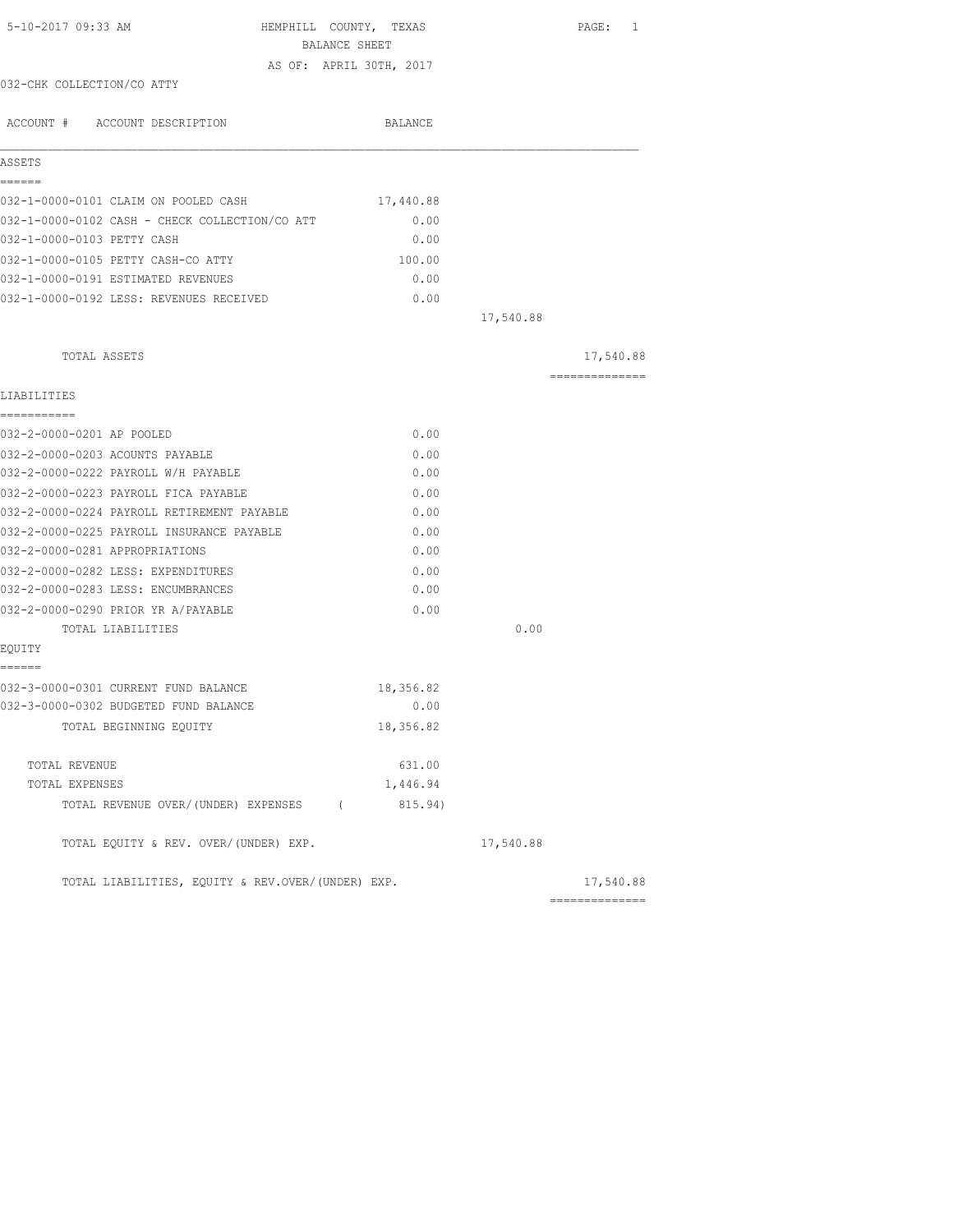| 5-10-2017 09:33 AM                                | HEMPHILL COUNTY, TEXAS<br>BALANCE SHEET |          | PAGE: 1        |
|---------------------------------------------------|-----------------------------------------|----------|----------------|
|                                                   | AS OF: APRIL 30TH, 2017                 |          |                |
| 036-ANNUAL LEOSE/LAW                              |                                         |          |                |
| ACCOUNT # ACCOUNT DESCRIPTION                     | BALANCE                                 |          |                |
| ASSETS                                            |                                         |          |                |
| ------                                            |                                         |          |                |
| 036-1-0000-0101 CLAIM ON POOLED CASH              | 9,080.70                                |          |                |
| 036-1-0000-0102 CASH - ANNUAL LEOSE/LAW           | 0.00                                    |          |                |
| 036-1-0000-0191 ESTIMATED REVENUES                | 0.00                                    |          |                |
| 036-1-0000-0192 LESS: REVENUES RECEIVED           | 0.00                                    |          |                |
|                                                   |                                         | 9,080.70 |                |
| TOTAL ASSETS                                      |                                         |          | 9,080.70       |
|                                                   |                                         |          | ============== |
| LIABILITIES                                       |                                         |          |                |
| -----------                                       |                                         |          |                |
| 036-2-0000-0201 AP POOLED                         | 0.00                                    |          |                |
| 036-2-0000-0203 ACOUNTS PAYABLE                   | 0.00                                    |          |                |
| 036-2-0000-0222 PAYROLL W/H PAYABLE               | 0.00                                    |          |                |
| 036-2-0000-0223 PAYROLL FICA PAYABLE              | 0.00                                    |          |                |
| 036-2-0000-0224 PAYROLL RETIREMENT PAYABLE        | 0.00                                    |          |                |
| 036-2-0000-0225 PAYROLL INSURANCE PAYABLE         | 0.00                                    |          |                |
| 036-2-0000-0281 APPROPRIATIONS                    | 0.00                                    |          |                |
| 036-2-0000-0282 LESS: EXPENDITURES                | 0.00                                    |          |                |
| 036-2-0000-0283 LESS: ENCUMBRANCES                | 0.00                                    |          |                |
| 036-2-0000-0290 PRIOR YR A/PAYABLE                | 0.00                                    |          |                |
| TOTAL LIABILITIES                                 |                                         | 0.00     |                |
| EQUITY<br>------                                  |                                         |          |                |
| 036-3-0000-0301 CURRENT FUND BALANCE              | 7,459.24                                |          |                |
| 036-3-0000-0302 BUDGETED FUND BALANCE             | 0.00                                    |          |                |
|                                                   |                                         |          |                |
| TOTAL BEGINNING EQUITY                            | 7,459.24                                |          |                |
| TOTAL REVENUE                                     | 1,621.46                                |          |                |
| TOTAL EXPENSES                                    | 0.00                                    |          |                |
| TOTAL REVENUE OVER/(UNDER) EXPENSES               | 1,621.46                                |          |                |
| TOTAL EQUITY & REV. OVER/(UNDER) EXP.             |                                         | 9,080.70 |                |
| TOTAL LIABILITIES, EQUITY & REV.OVER/(UNDER) EXP. |                                         |          | 9,080.70       |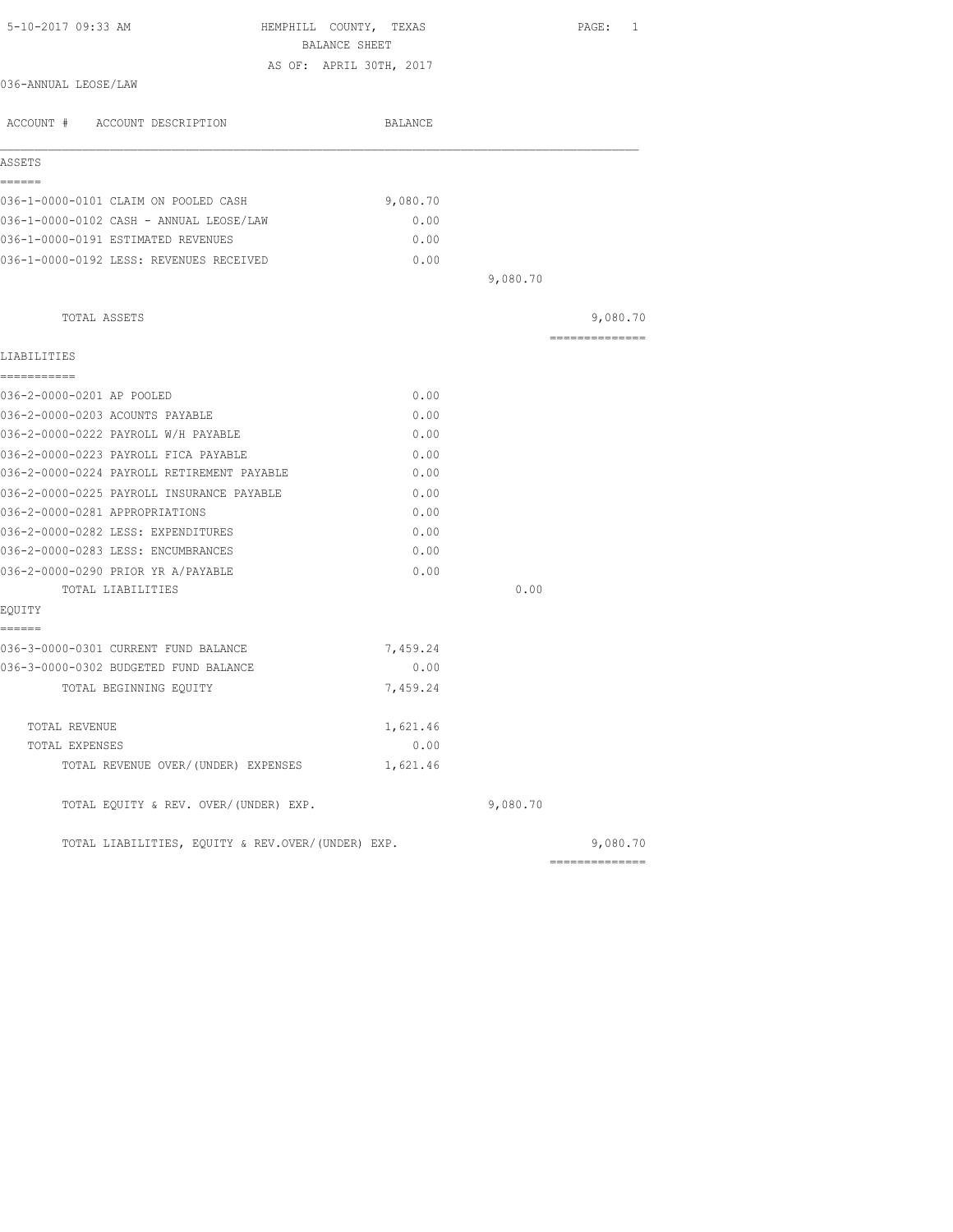| 5-10-2017 09:33 AM                                | HEMPHILL COUNTY, TEXAS  |           | PAGE: 1        |
|---------------------------------------------------|-------------------------|-----------|----------------|
|                                                   | BALANCE SHEET           |           |                |
| 046-SCAAP                                         | AS OF: APRIL 30TH, 2017 |           |                |
|                                                   |                         |           |                |
| ACCOUNT # ACCOUNT DESCRIPTION                     | BALANCE                 |           |                |
| ASSETS                                            |                         |           |                |
| ------                                            |                         |           |                |
| 046-1-0000-0101 CLAIM ON POOLED CASH              | 65,265.58               |           |                |
| 046-1-0000-0102 CASH - SCAAP                      | 0.00                    |           |                |
| 046-1-0000-0191 ESTIMATED REVENUES                | 0.00                    |           |                |
| 046-1-0000-0192 LESS: REVENUES RECEIVED           | 0.00                    |           |                |
|                                                   |                         | 65,265.58 |                |
| TOTAL ASSETS                                      |                         |           | 65,265.58      |
|                                                   |                         |           | ============== |
| LIABILITIES<br>===========                        |                         |           |                |
| 046-2-0000-0201 AP POOLED                         | 0.00                    |           |                |
| 046-2-0000-0203 ACOUNTS PAYABLE                   | 0.00                    |           |                |
| 046-2-0000-0222 PAYROLL W/H PAYABLE               | 0.00                    |           |                |
| 046-2-0000-0223 PAYROLL FICA PAYABLE              | 0.00                    |           |                |
| 046-2-0000-0224 PAYROLL RETIREMENT PAYABLE        | 0.00                    |           |                |
| 046-2-0000-0225 PAYROLL INSURANCE PAYABLE         | 0.00                    |           |                |
| 046-2-0000-0281 APPROPRIATIONS                    | 0.00                    |           |                |
| 046-2-0000-0282 LESS: EXPENDITURES                | 0.00                    |           |                |
| 046-2-0000-0283 LESS: ENCUMBRANCES                | 0.00                    |           |                |
| TOTAL LIABILITIES                                 |                         | 0.00      |                |
| EQUITY                                            |                         |           |                |
| ======                                            |                         |           |                |
| 046-3-0000-0301 CURRENT FUND BALANCE              | 59,529.46               |           |                |
| 046-3-0000-0302 BUDGETED FUND BALANCE             | 0.00                    |           |                |
| TOTAL BEGINNING EQUITY                            | 59,529.46               |           |                |
| TOTAL REVENUE                                     | 7,354.00                |           |                |
| TOTAL EXPENSES                                    | 1,617.88                |           |                |
| TOTAL REVENUE OVER/(UNDER) EXPENSES               | 5,736.12                |           |                |
| TOTAL EQUITY & REV. OVER/(UNDER) EXP.             |                         | 65,265.58 |                |
| TOTAL LIABILITIES, EQUITY & REV.OVER/(UNDER) EXP. |                         |           | 65,265.58      |
|                                                   |                         |           | ============== |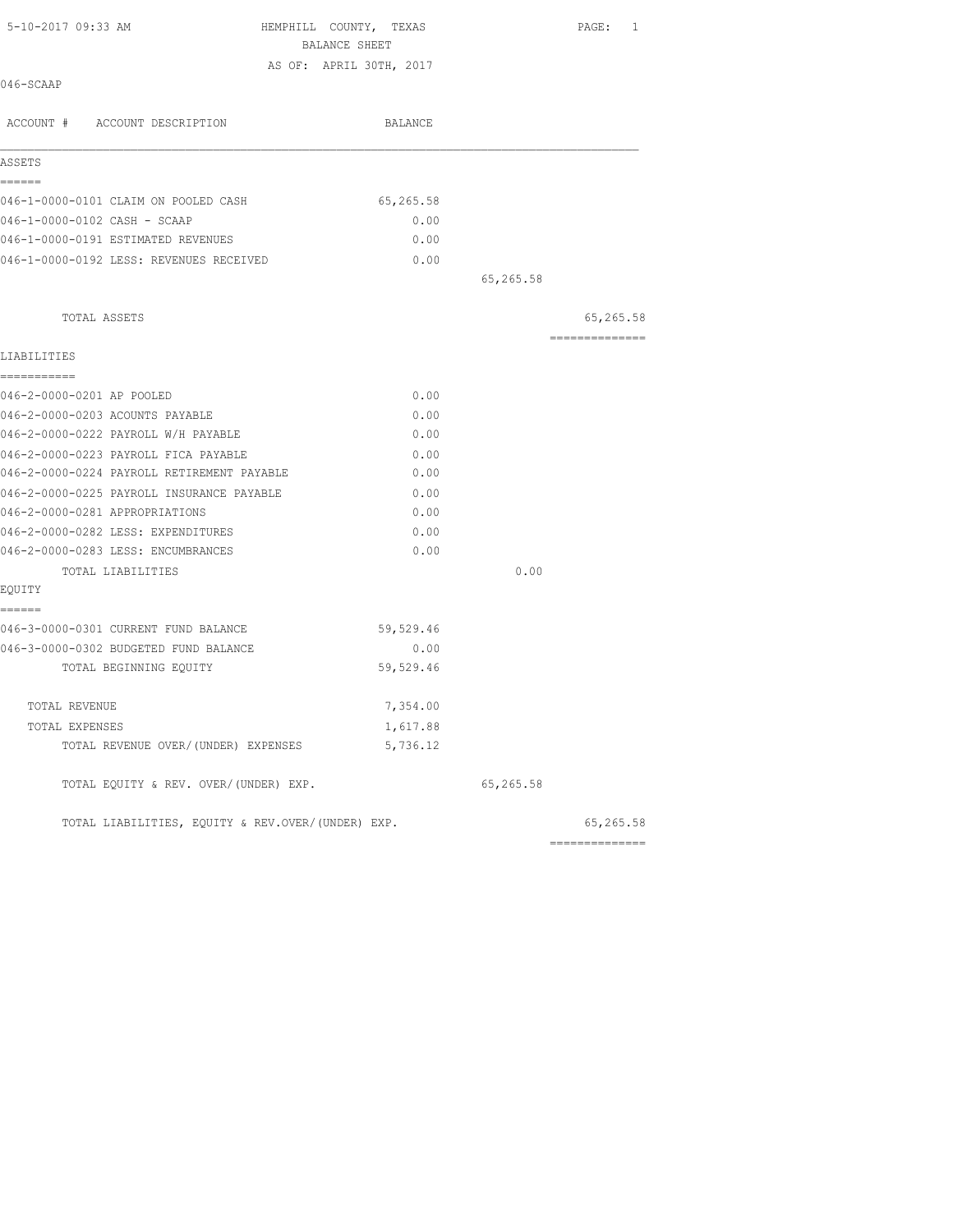| 5-10-2017 09:33 AM                                | HEMPHILL COUNTY, TEXAS<br><b>BALANCE SHEET</b> |           | PAGE:<br>1                                                                                                                                                                                                                                                                                                                                                                                                                                                                             |
|---------------------------------------------------|------------------------------------------------|-----------|----------------------------------------------------------------------------------------------------------------------------------------------------------------------------------------------------------------------------------------------------------------------------------------------------------------------------------------------------------------------------------------------------------------------------------------------------------------------------------------|
|                                                   | AS OF: APRIL 30TH, 2017                        |           |                                                                                                                                                                                                                                                                                                                                                                                                                                                                                        |
| 047-SHERIFF COMMISSARY                            |                                                |           |                                                                                                                                                                                                                                                                                                                                                                                                                                                                                        |
| ACCOUNT # ACCOUNT DESCRIPTION                     | BALANCE                                        |           |                                                                                                                                                                                                                                                                                                                                                                                                                                                                                        |
| ASSETS                                            |                                                |           |                                                                                                                                                                                                                                                                                                                                                                                                                                                                                        |
| ======<br>047-1-0000-0101 SHERIFF COMMISSARY      | 10,875.39                                      |           |                                                                                                                                                                                                                                                                                                                                                                                                                                                                                        |
| 047-1-0000-0102 CASH-SHERIFF COMMISSARY           | 0.00                                           |           |                                                                                                                                                                                                                                                                                                                                                                                                                                                                                        |
|                                                   |                                                | 10,875.39 |                                                                                                                                                                                                                                                                                                                                                                                                                                                                                        |
| TOTAL ASSETS                                      |                                                |           | 10,875.39                                                                                                                                                                                                                                                                                                                                                                                                                                                                              |
|                                                   |                                                |           | $\begin{array}{cccccccccc} \multicolumn{2}{c}{} & \multicolumn{2}{c}{} & \multicolumn{2}{c}{} & \multicolumn{2}{c}{} & \multicolumn{2}{c}{} & \multicolumn{2}{c}{} & \multicolumn{2}{c}{} & \multicolumn{2}{c}{} & \multicolumn{2}{c}{} & \multicolumn{2}{c}{} & \multicolumn{2}{c}{} & \multicolumn{2}{c}{} & \multicolumn{2}{c}{} & \multicolumn{2}{c}{} & \multicolumn{2}{c}{} & \multicolumn{2}{c}{} & \multicolumn{2}{c}{} & \multicolumn{2}{c}{} & \multicolumn{2}{c}{} & \mult$ |
| EOUITY<br>======                                  |                                                |           |                                                                                                                                                                                                                                                                                                                                                                                                                                                                                        |
| 047-3-0000-0301 SHERIFF COMMISSARY                | 10,875.39                                      |           |                                                                                                                                                                                                                                                                                                                                                                                                                                                                                        |
| TOTAL BEGINNING EQUITY                            | 10,875.39                                      |           |                                                                                                                                                                                                                                                                                                                                                                                                                                                                                        |
| TOTAL REVENUE                                     | 0.00                                           |           |                                                                                                                                                                                                                                                                                                                                                                                                                                                                                        |
| TOTAL EXPENSES                                    | 0.00                                           |           |                                                                                                                                                                                                                                                                                                                                                                                                                                                                                        |
| TOTAL REVENUE OVER/ (UNDER) EXPENSES              | 0.00                                           |           |                                                                                                                                                                                                                                                                                                                                                                                                                                                                                        |
| TOTAL EQUITY & REV. OVER/(UNDER) EXP.             |                                                | 10,875.39 |                                                                                                                                                                                                                                                                                                                                                                                                                                                                                        |
| TOTAL LIABILITIES, EQUITY & REV.OVER/(UNDER) EXP. |                                                |           | 10,875.39                                                                                                                                                                                                                                                                                                                                                                                                                                                                              |
|                                                   |                                                |           | $\begin{array}{cccccccccccccc} \multicolumn{2}{c}{} & \multicolumn{2}{c}{} & \multicolumn{2}{c}{} & \multicolumn{2}{c}{} & \multicolumn{2}{c}{} & \multicolumn{2}{c}{} & \multicolumn{2}{c}{} & \multicolumn{2}{c}{} & \multicolumn{2}{c}{} & \multicolumn{2}{c}{} & \multicolumn{2}{c}{} & \multicolumn{2}{c}{} & \multicolumn{2}{c}{} & \multicolumn{2}{c}{} & \multicolumn{2}{c}{} & \multicolumn{2}{c}{} & \multicolumn{2}{c}{} & \multicolumn{2}{c}{} & \multicolumn{2}{c}{} & \$ |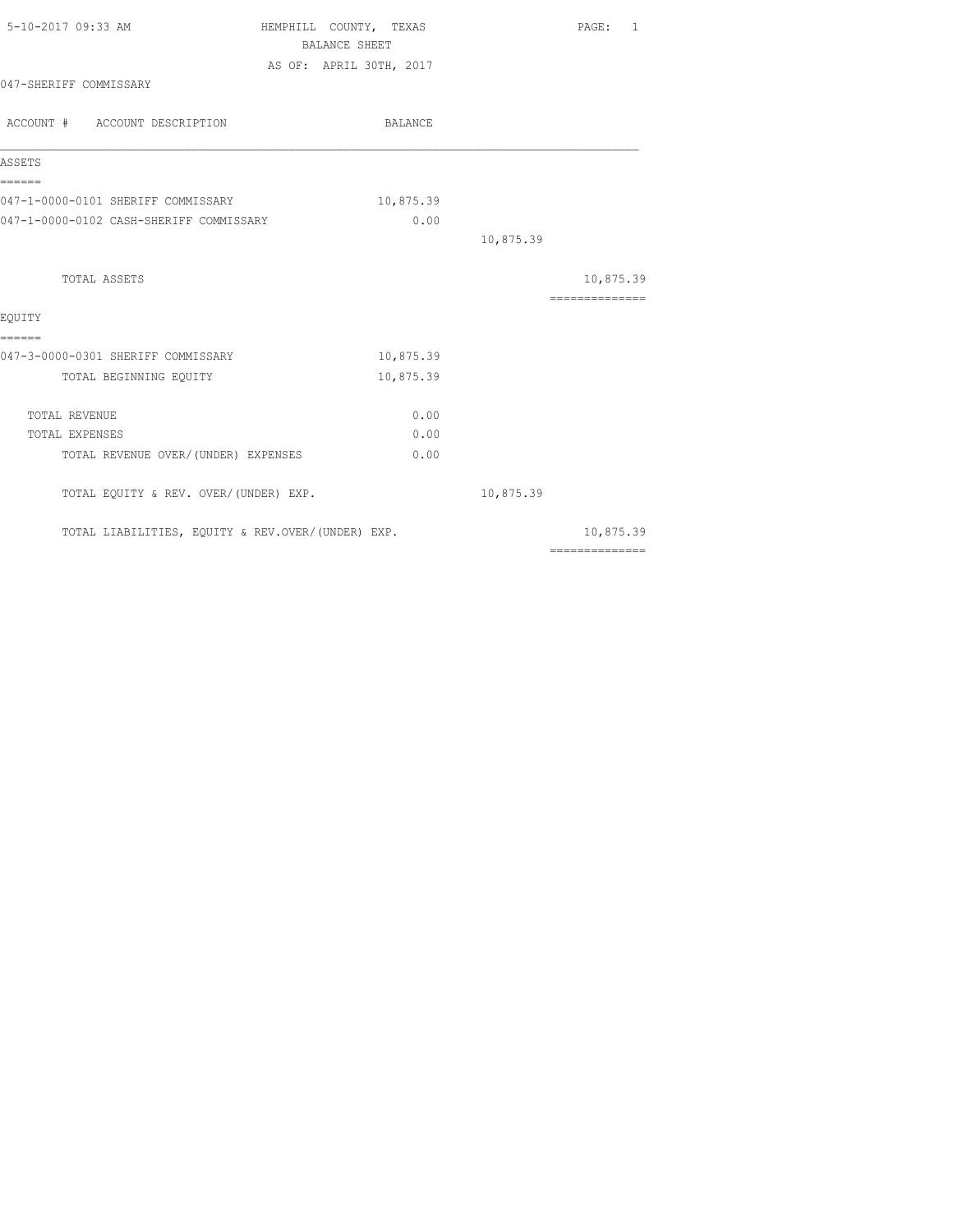| 5-10-2017 09:33 AM                                | HEMPHILL COUNTY, TEXAS<br><b>BALANCE SHEET</b> | PAGE: 1         |
|---------------------------------------------------|------------------------------------------------|-----------------|
|                                                   | AS OF: APRIL 30TH, 2017                        |                 |
| 048-SHERIFF SEIZURE                               |                                                |                 |
| ACCOUNT # ACCOUNT DESCRIPTION                     | <b>BALANCE</b>                                 |                 |
| ASSETS                                            |                                                |                 |
| ======<br>048-1-0000-0102 CASH                    | 5,306.77                                       |                 |
|                                                   |                                                | 5,306.77        |
| TOTAL ASSETS                                      |                                                | 5,306.77        |
| EQUITY                                            |                                                | --------------- |
| ======<br>048-3-0000-0301 FUND BALANCE            | 5,306.77                                       |                 |
| TOTAL BEGINNING EQUITY                            | 5,306.77                                       |                 |
| TOTAL REVENUE                                     | 0.00                                           |                 |
| TOTAL EXPENSES                                    | 0.00                                           |                 |
| TOTAL REVENUE OVER/(UNDER) EXPENSES               | 0.00                                           |                 |
| TOTAL EQUITY & REV. OVER/(UNDER) EXP.             |                                                | 5,306.77        |
| TOTAL LIABILITIES, EQUITY & REV.OVER/(UNDER) EXP. |                                                | 5,306.77        |
|                                                   |                                                | ==============  |